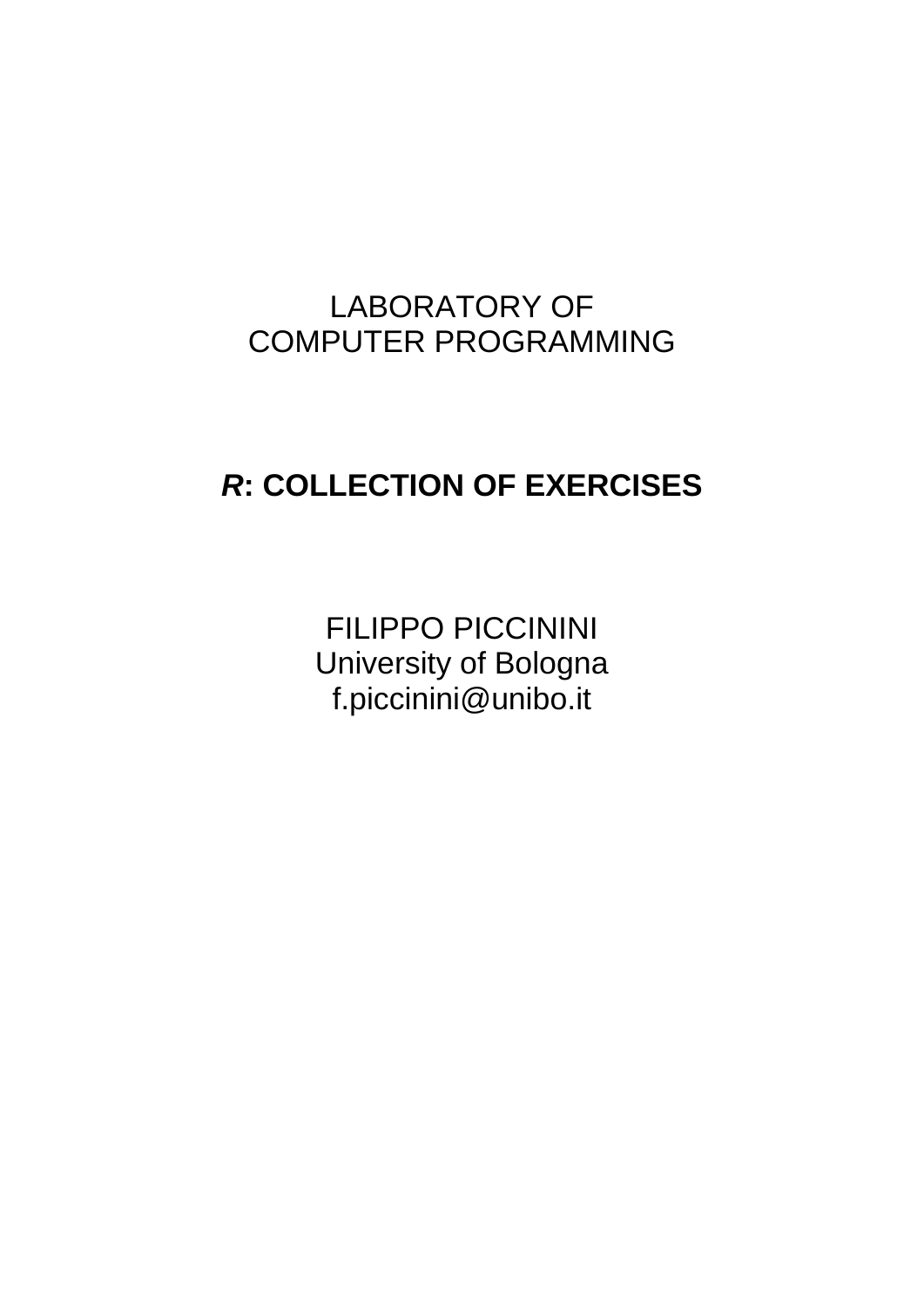## **DESCRIPTION**

This is a collection of exercises useful to learn how to use the basic data types of *R.*

Additionally, a very interesting website full of useful exercises on the basic features of *R* is:

https://www.w3resource.com/r-programming-exercises/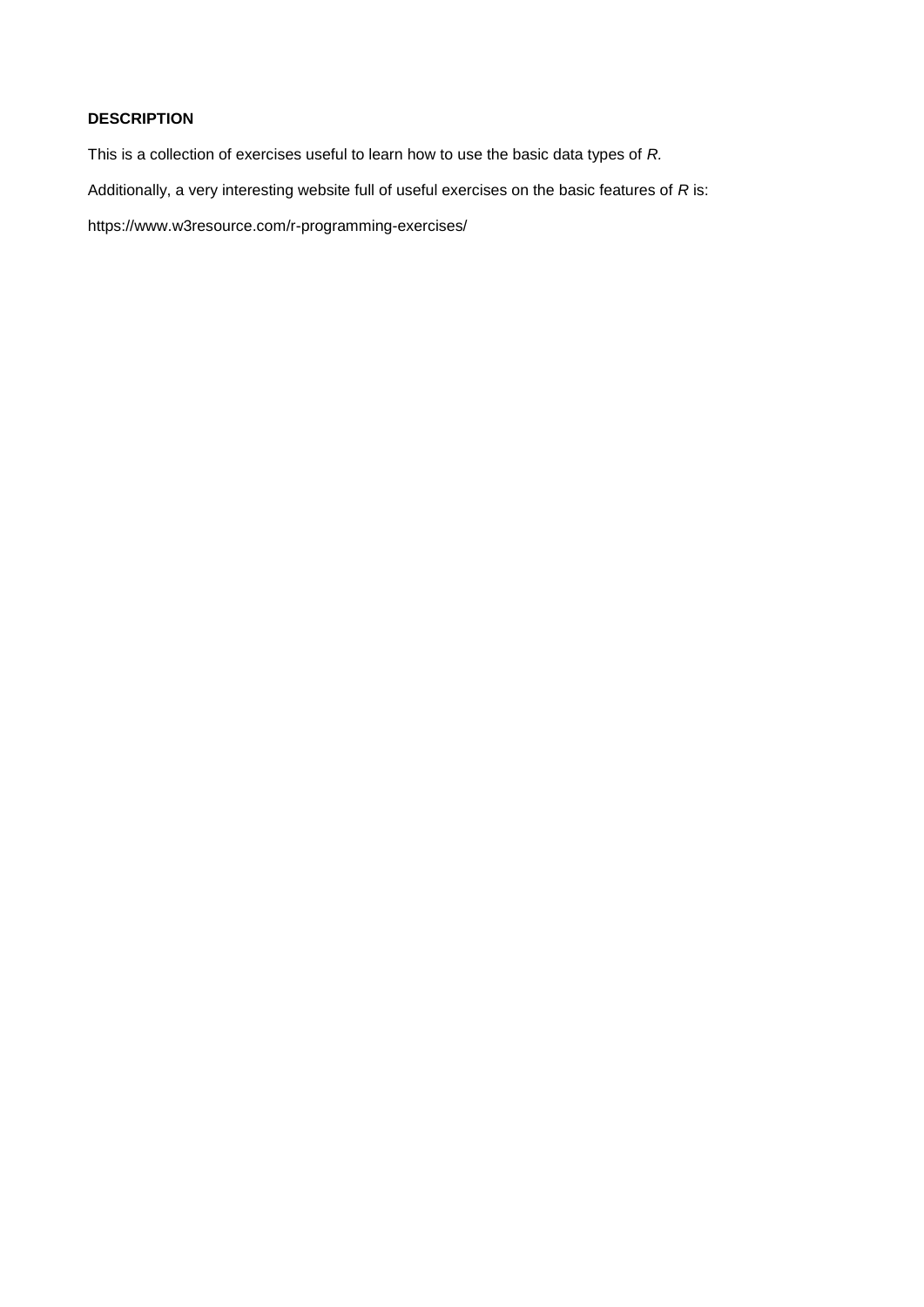SOURCE: https://www.r-exercises.com/2019/08/05/working-with-vectors/

# **VECTORS**

## **Exercise 1**

Let's create the following vectors:

 $u < -4$  $v < -8$ 

Use the elementary arithmetic operators  $+, -, *, /$ , and  $\wedge$  to:

- add u and v
- subtract v from u
- multiply u by v
- divide u by v
- raise u to the power of v

## **Exercise 2**

Now, suppose u and v are not scalars, but vectors with multiple elements:

 $u < c(4, 5, 6)$  $v < c(1, 2, 3)$ 

Without using R, write down what you expect as the result of the same operations as in the previous exercise:

- add u and v
- subtract v from u
- multiply u by v
- divide u by v
- raise u to the power of v

## **Exercise 3**

When we want to carry out a series of arithmetic operations, we can either use a single expression, or a series of expressions. Consider two vectors u and v:

u <- c(8, 9, 10)  $v < c(1, 2, 3)$ 

We can create a new vector w in a single line of code:

 $w < (2 * u + v) / 10$ 

or carry out each operation on a separate line:

w <- 2 \* u  $W \le W + V$ w <- w / 10

Convert the following expressions to separate operations, and check that both approaches give the same result:

 $w < (u + 0.5 * v)$  ^ 2  $w < (u + 2) * (u - 5) + v$ w <-  $(u + 2) / ((u - 5) * v)$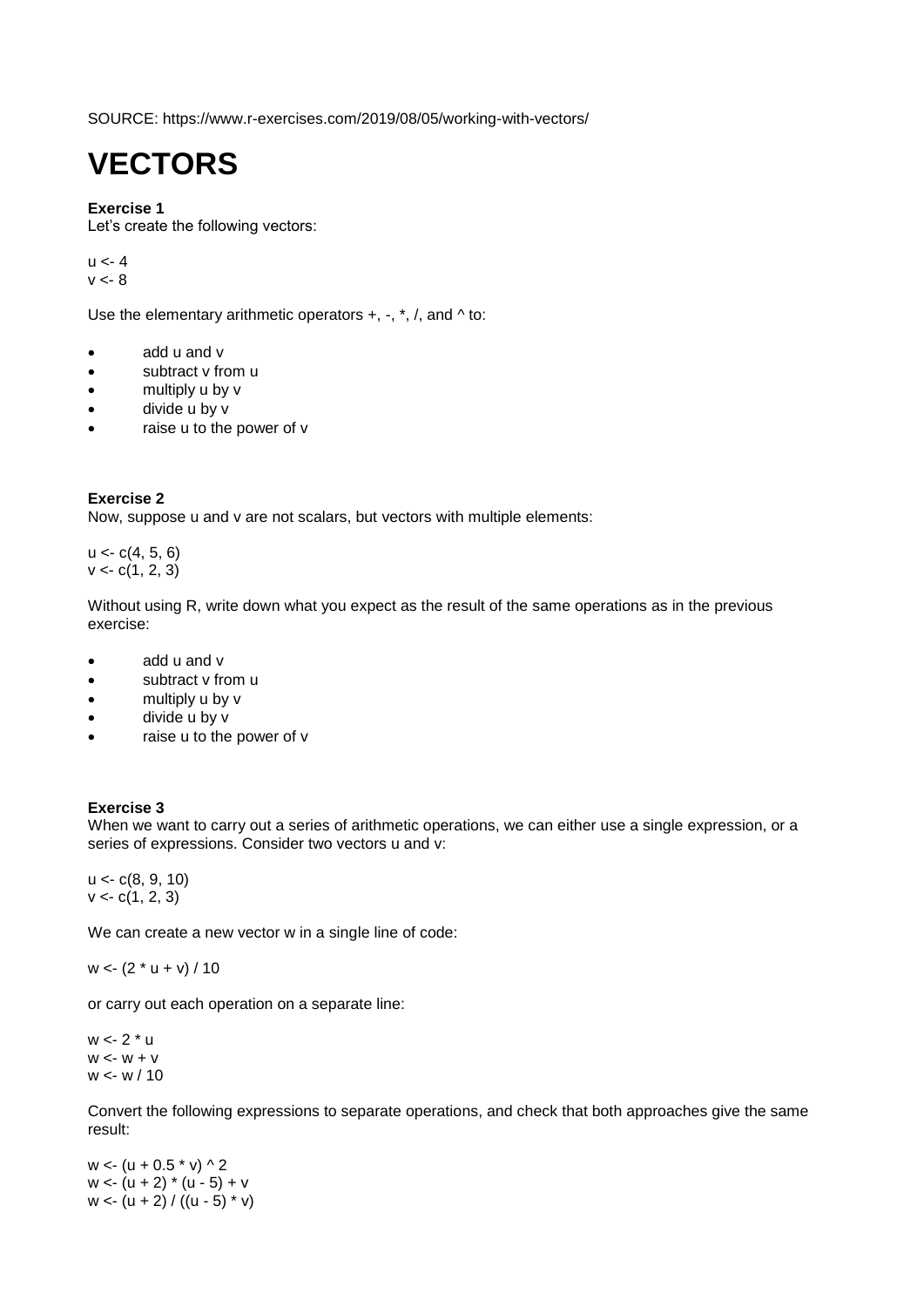## **Exercise 4**

We can do the reverse as well. Convert the following multi-line operations to a single expression. Check that both approaches give the same result.

Part a:

 $w < -u + v$ w <- w / 2  $w \leftarrow w + u$ 

Part b:  $w1 < u^3$ w2 <- u - v w <- w1 / w2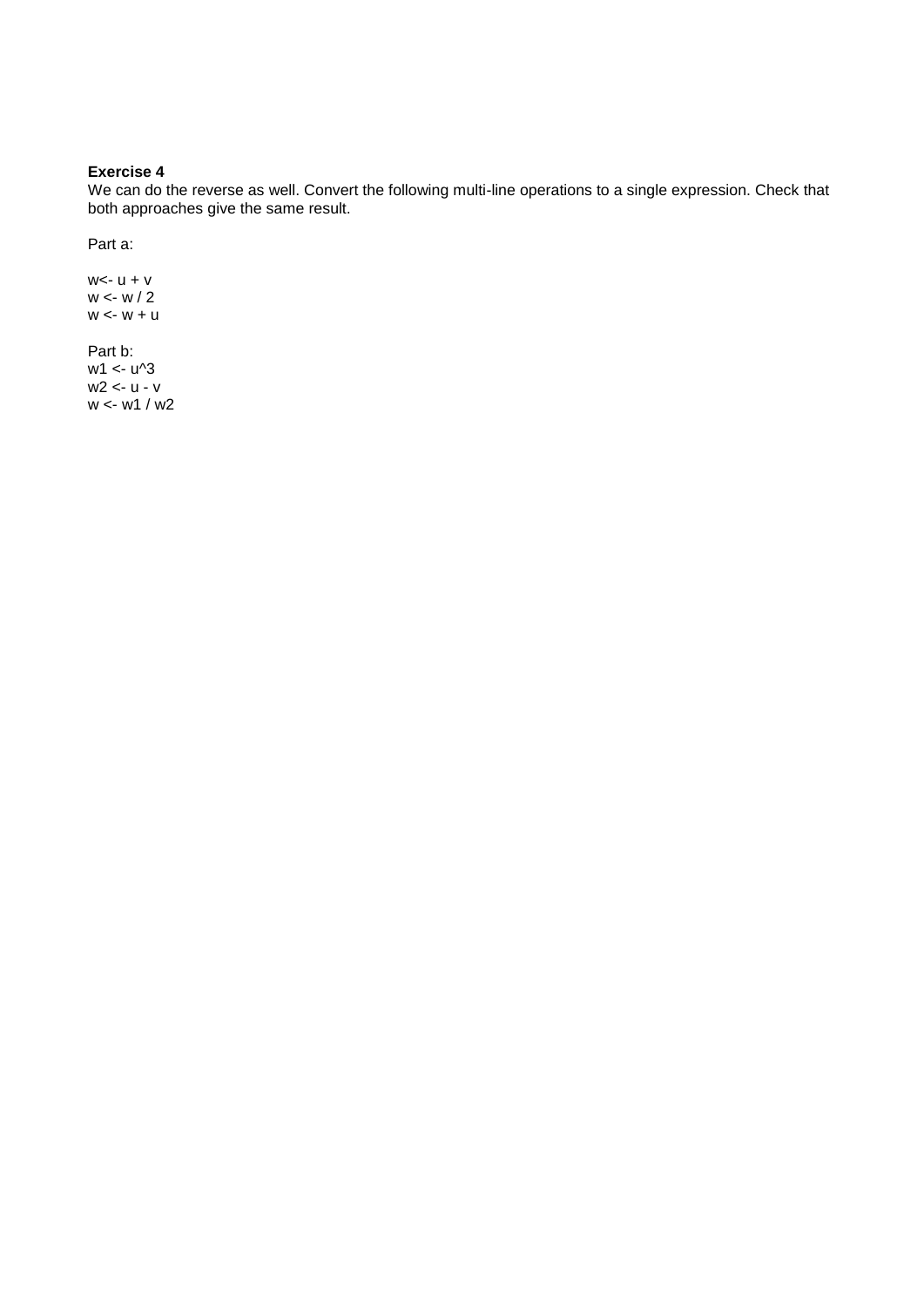SOURCE: https://www.r-exercises.com/2019/08/05/working-with-vectors/

## **VECTORS: SOLUTIONS**

#### **Solution Exercise 1**

 $u < -4$  $v < -8$  $u + v$ ## [1] 12 u - v ## [1] -4 u \* v ## [1] 32 u / v ## [1] 0.5 u^v ## [1] 65536

### **Solution Exercise 2**

 $u < c(4, 5, 6)$  $v < c(1, 2, 3)$  $u + v$ ## [1] 5 7 9 u - v ## [1] 3 3 3 u \* v ## [1] 4 10 18 u / v ## [1] 4.0 2.5 2.0 u^v ## [1] 4 25 216

#### **Solution Exercise 3** Part a

u <- c(8, 9, 10)  $v < c(1, 2, 3)$ w <- 0.5 \* v  $w < -u + w$  $w < w^2$ w ## [1] 72.25 100.00 132.25 Now check with the original approach:  $w < (u + 0.5 * v) \wedge 2$ w ## [1] 72.25 100.00 132.25 Part b  $w1 < -u + 2$ w2 <- u - 5 w <- w1 \* w2  $w \le -w + v$ w ## [1] 31 46 63 Now check with the original approach: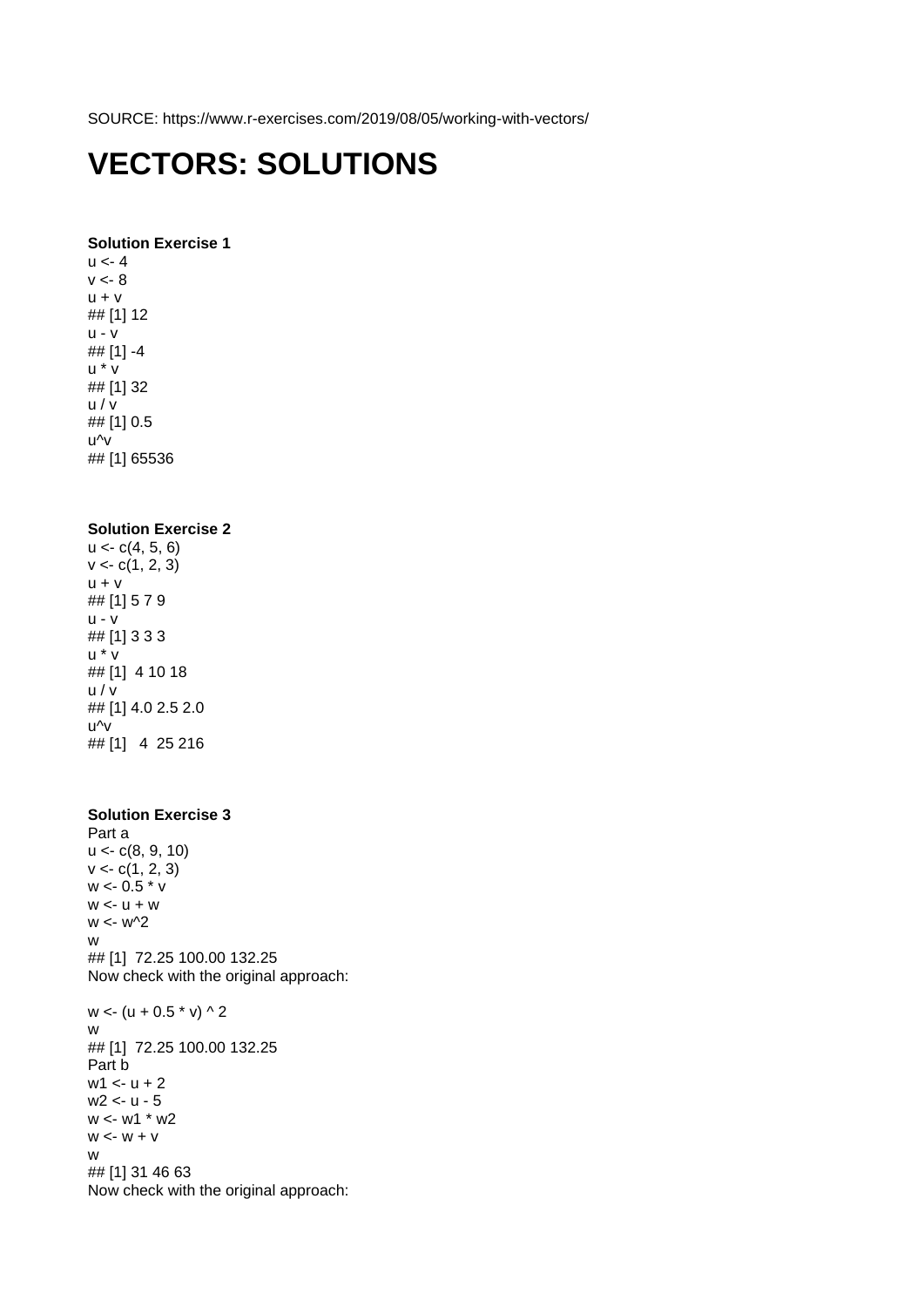$w < (u + 2) * (u - 5) + v$ w ## [1] 31 46 63 Part c  $w1 < -u + 2$ w2 <- u - 5 w2 <- w2 \* v w <- w1 / w2 w ## [1] 3.333333 1.375000 0.800000 Now check with the original approach:

 $w < - (u + 2) / ((u - 5) * v)$ w ## [1] 3.333333 1.375000 0.800000

## **Solution Exercise 4**

w <- w1 / w2

w

Part a  $w < ( (u + v) / 2) + u$ w ## [1] 12.5 14.5 16.5 Now check with the original approach:

 $w < -u + v$ w <- w / 2  $w \leftarrow w + u$ w ## [1] 12.5 14.5 16.5 Part b  $w < - (u \wedge 3) / (u-v)$ w ## [1] 73.14286 104.14286 142.85714 Now check with the original approach: w1 <- u^3 w2 <- u - v

## [1] 73.14286 104.14286 142.85714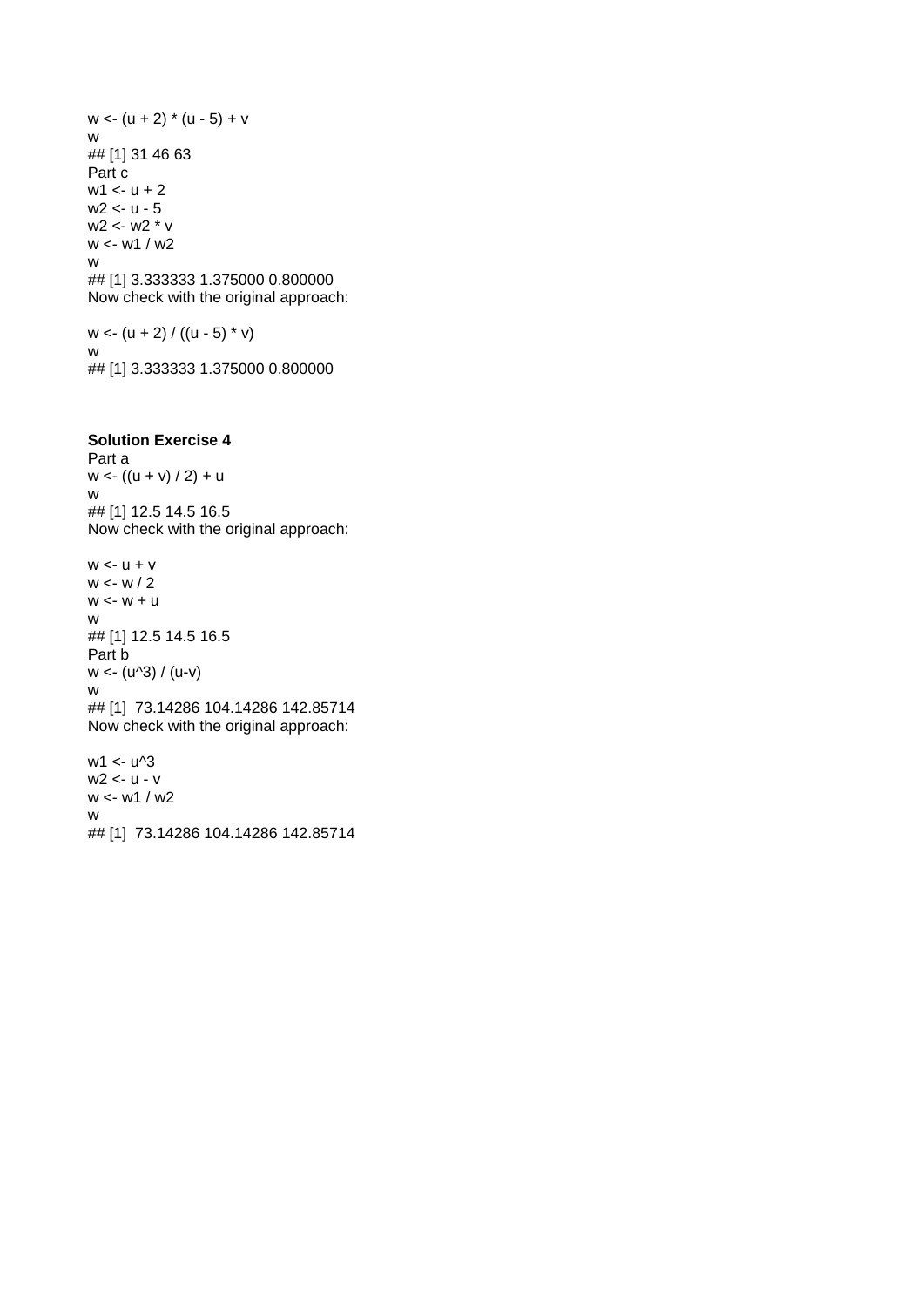SOURCE: https://www.r-bloggers.com/data-frame-exercises/

## **DATA FRAMES**

In the exercises below we cover the basics of data frames. Before proceeding, first read the help pages for the cbind, dim, str, order and cut functions.

#### **Exercise 1**

Create the following data frame, afterwards invert Sex for all individuals.

|          |    |     | Age height weight bex |   |
|----------|----|-----|-----------------------|---|
| Alex     | 25 | 177 | 57                    | F |
| Lilly    | 31 | 163 | 69                    | F |
| Mark     | 23 | 190 | 83                    | M |
| Oliver   | 52 | 179 | 75                    | M |
| Martha   | 76 | 163 | 70                    | F |
| Lucas    | 49 | 183 | 83                    | M |
| Caroline | 26 | 164 | 53                    | F |

## **Exercise 2**

Create this data frame (make sure you import the variable Working as character and not factor).

|          | Working |
|----------|---------|
| Alex     | Yes     |
| Lilly    | No      |
| Mark     | No      |
| Oliver   | Yes     |
| Martha   | Yes     |
| Lucas    | No      |
| Caroline | Yes     |

Add this data frame column-wise to the previous one.

a) How many rows and columns does the new data frame have?

b) What class of data is in each column?

#### **Exercise 3**

Check what class of data is the (built-in data set) state.center and convert it to data frame.

#### **Exercise 4**

Create a simple data frame from 3 vectors. Order the entire data frame by the first column.

#### **Exercise 5**

Create a data frame from a matrix of your choice, change the row names so every row says id\_i (where i is the row number) and change the column names to variable\_i (where i is the column number). I.e., for column 1 it will say variable\_1, and for row 2 will say id\_2 and so on.

#### **Exercise 6**

For this exercise, we'll use the (built-in) dataset VADeaths.

a) Make sure the object is a data frame, if not change it to a data frame.

b) Create a new variable, named Total, which is the sum of each row.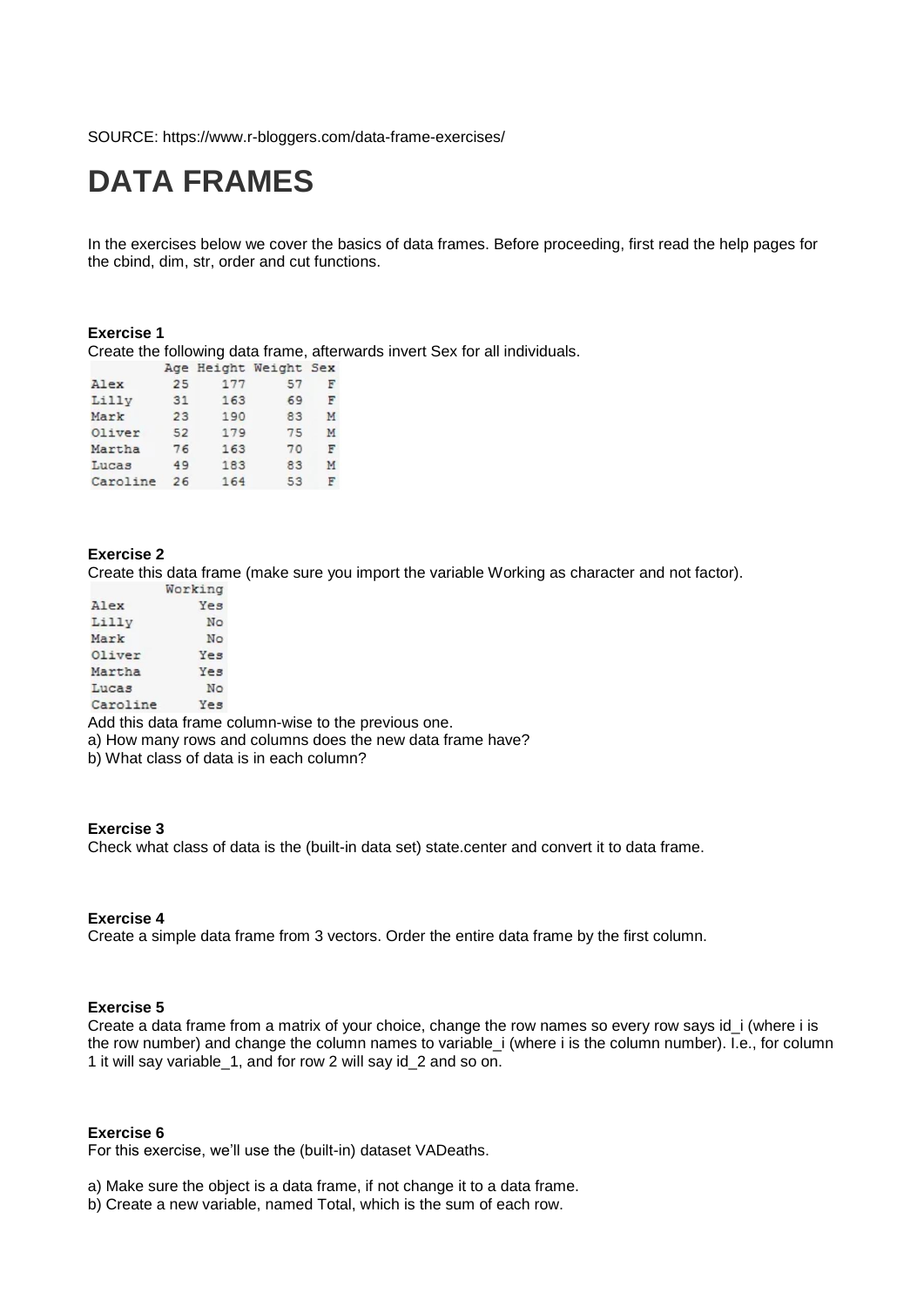c) Change the order of the columns so total is the first variable.

#### **Exercise 7**

For this exercise we'll use the (built-in) dataset state.x77.

- a) Make sure the object is a data frame, if not change it to a data frame.
- b) Find out how many states have an income of less than 4300.
- c) Find out which is the state with the highest income.

### **Exercise 8**

With the dataset swiss, create a data frame of only the rows 1, 2, 3, 10, 11, 12 and 13, and only the variables Examination, Education and Infant.Mortality.

- a) The infant mortality of Sarine is wrong, it should be a NA, change it.
- b) Create a row that will be the total sum of the column, name it Total.
- c) Create a new variable that will be the proportion of Examination (Examination / Total)

#### **Exercise 9**

Create a data frame with the datasets state.abb, state.area, state.division, state.name, state.region. The row names should be the names of the states.

a) Rename the column names so only the first 3 letters after the full stop appear (e.g. States.abb will be abb).

#### **Exercise 10**

Add the previous data frame column-wise to state.x77

- a) Remove the variable div.
- b) Also remove the variables Life Exp, HS Grad, Frost, abb, and are.
- c) Add a variable to the data frame which should categorize the level of illiteracy:
- $[0,1)$  is low,  $[1,2)$  is some,  $[2, \text{inf})$  is high.
- d) Find out which state from the west, with low illiteracy, has the highest income, and what that income is.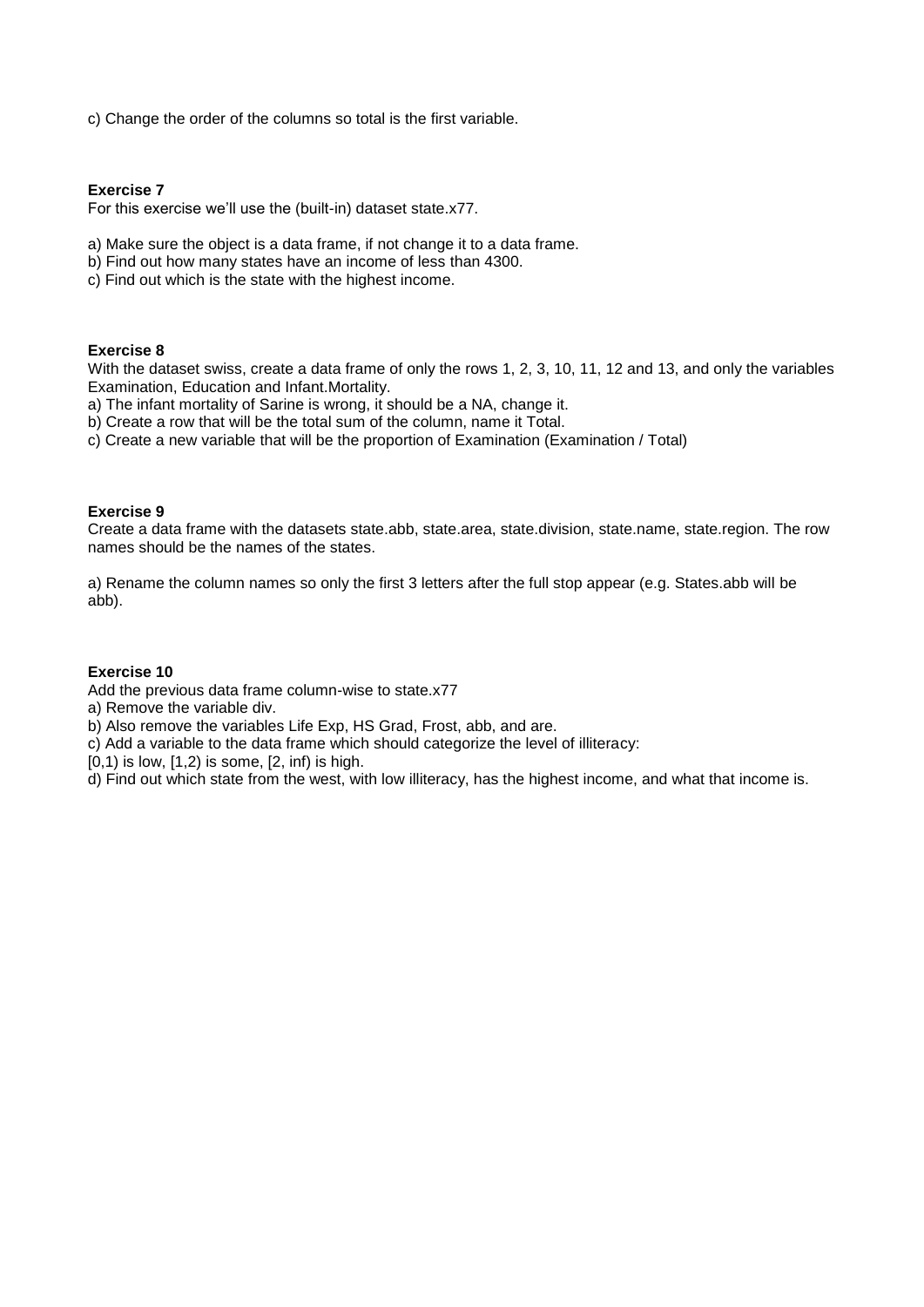SOURCE: https://www.r-exercises.com/2016/01/04/data-frame-exercises-solutions/

## **DATA FRAMES SOLUTIONS**

## **Solution Exercise 1**

Name <- c("Alex", "Lilly", "Mark", "Oliver", "Martha", "Lucas", "Caroline") Age <- c(25, 31, 23, 52, 76, 49, 26) Height <- c(177, 163, 190, 179, 163, 183, 164) Weight <- c(57, 69, 83, 75, 70, 83, 53) Sex <- as.factor(c("F", "F", "M", "M", "F", "M", "F")) df <- data.frame (row.names = Name, Age, Height, Weight, Sex) levels(df\$Sex) <- c("M", "F") df ## Age Height Weight Sex ## Alex 25 177 57 M ## Lilly 31 163 69 M ## Mark 23 190 83 F ## Oliver 52 179 75 F ## Martha 76 163 70 M ## Lucas 49 183 83 F ## Caroline 26 164 53 M

### **Solution Exercise 2**

Name <- c("Alex", "Lilly", "Mark", "Oliver", "Martha", "Lucas", "Caroline") Working <- c("Yes", "No", "No", "Yes", "Yes", "No", "Yes")

dfa <- data.frame(row.names = Name, Working)

# a)

dfa <- cbind (df,dfa)

dim(dfa) ## [1] 7 5 # or:

nrow(dfa) ## [1] 7 ncol(dfa) ## [1] 5 # b)

sapply(dfa, class) ## Age Height Weight Sex Working ## "numeric" "numeric" "numeric" "factor" "factor" str(dfa) # alternative solution

## 'data.frame': 7 obs. of 5 variables: ## \$ Age : num 25 31 23 52 76 49 26 ## \$ Height : num 177 163 190 179 163 183 164 ## \$ Weight : num 57 69 83 75 70 83 53 ## \$ Sex : Factor w/ 2 levels "M","F": 1 1 2 2 1 2 1 ## \$ Working: Factor w/ 2 levels "No","Yes": 2 1 1 2 2 1 2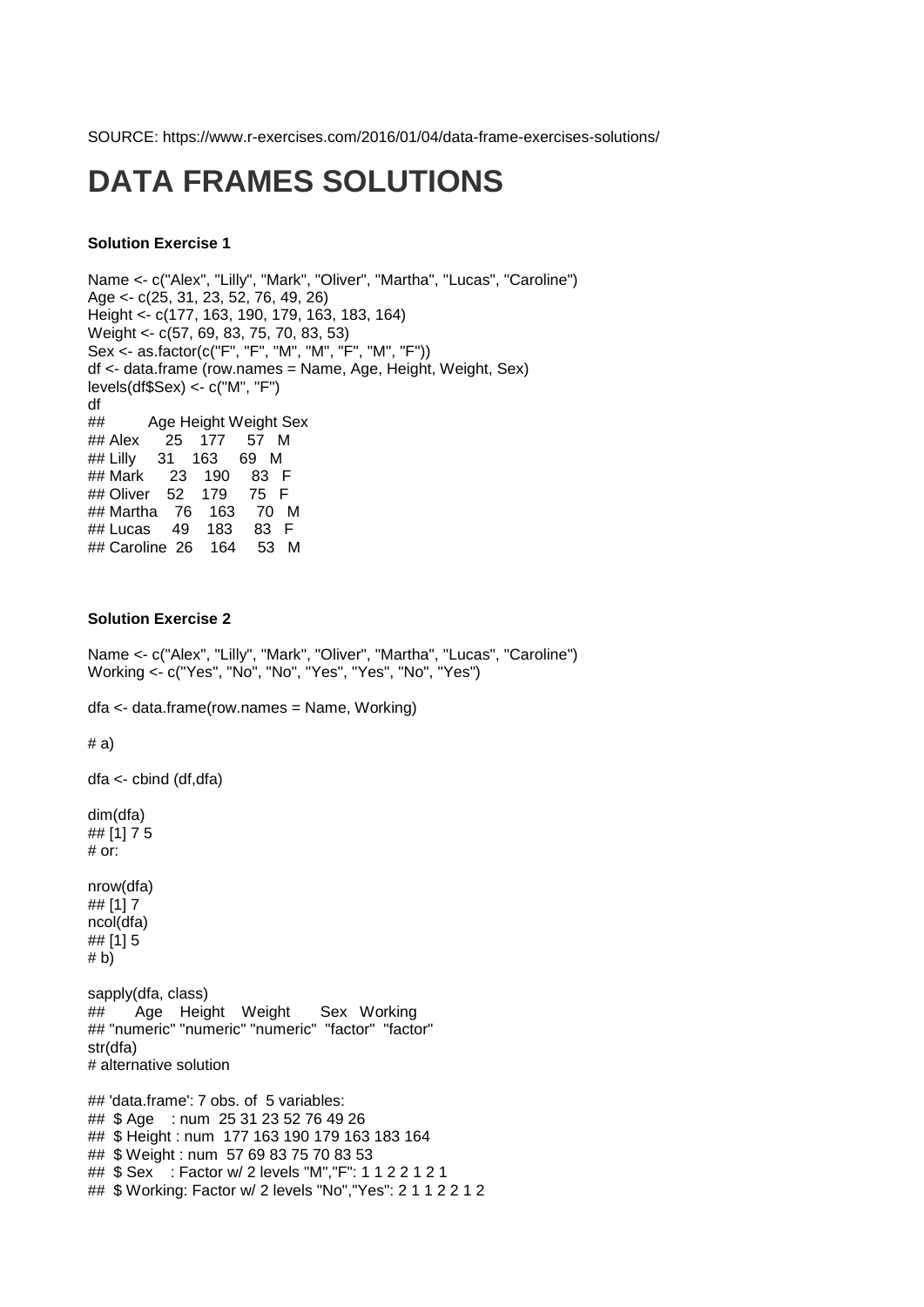class (state.center) ## [1] "list" df <- as.data.frame(state.center)

 $df \leq -$  data.frame(Age =  $v$ , Class =  $b$ , Grade =  $n$ )

### **Solution Exercise 4**

# Example vectors

v <- c(45:41, 30:33) b <- LETTERS[rep(1:3, 3)] n <- round(rnorm(9, 65, 5))

df[with (df, order(Age)),] ## Age Class Grade ## 6 30 C 57 ## 7 31 A 64 ## 8 32 B 59 ## 9 33 C 73 ## 5 41 B 61 ## 4 42 A 71 ## 3 43 C 70 ## 2 44 B 63 ## 1 45 A 62 df[order(df\$Age), ] # alternative solution ## Age Class Grade ## 6 30 C 57 ## 7 31 A 64 ## 8 32 B 59 ## 9 33 C 73 ## 5 41 B 61 ## 4 42 A 71 ## 3 43 C 70 ## 2 44 B 63 ## 1 45 A 62 **Solution Exercise 5** matr  $\langle$ - matrix(1:20, ncol = 5) # Example matrix df <- as.data.frame(matr) colnames(df) <- paste("variable\_", 1:ncol(df)) rownames(df) <- paste("id\_", 1:nrow(df)) df ## variable\_ 1 variable\_ 2 variable\_ 3 variable\_ 4 variable\_ 5 ## id 1 1 5 9 13 17 ## id 2 2 6 10 14 18 ## id 3 3 7 11 15 19 ## id 4 4 8 12 16 20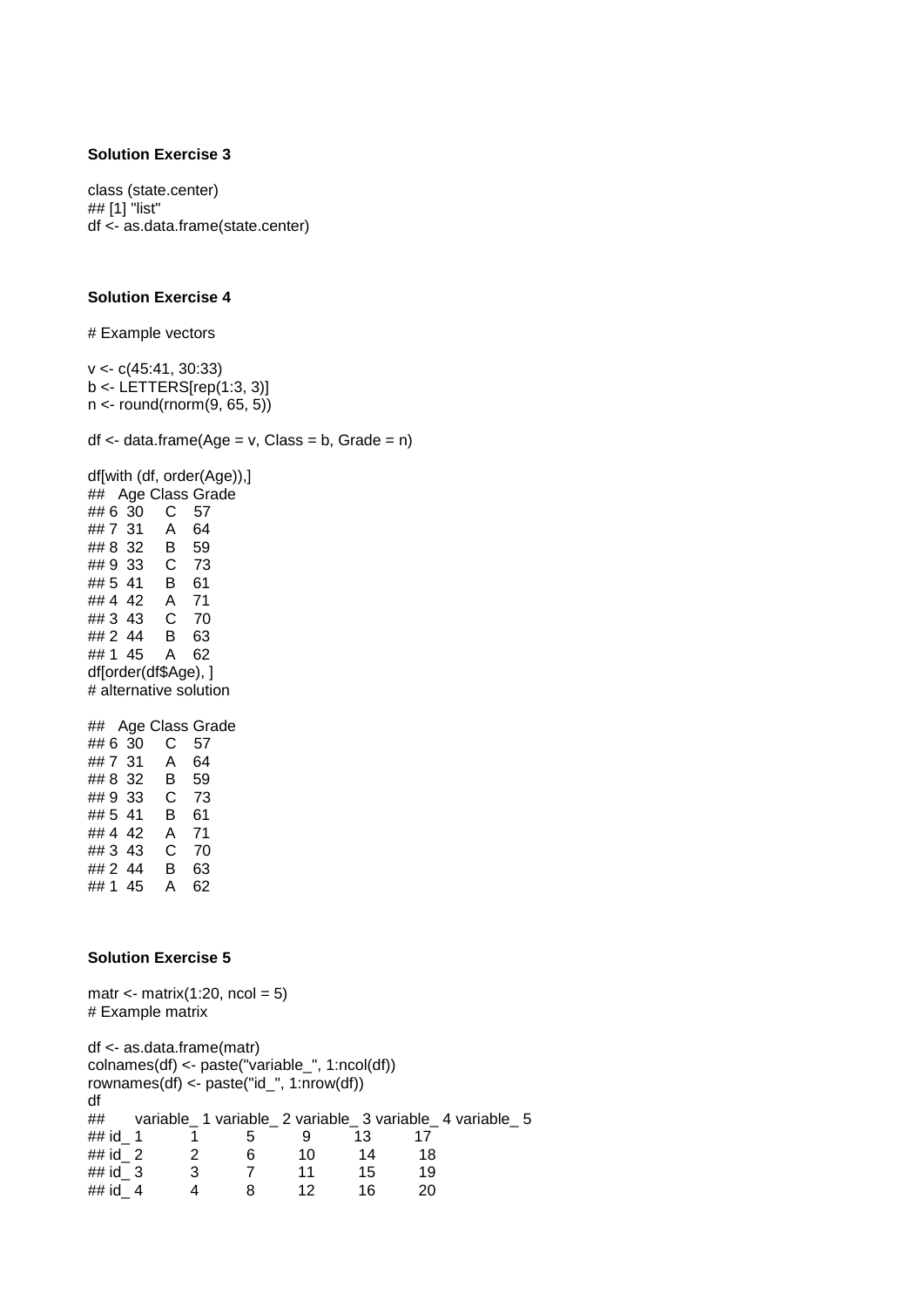#a)

class(VADeaths) ## [1] "matrix" df <- as.data.frame(VADeaths)

#b)

df  $Total < -df$ , 1 + df, 2 + df, 3 + df, 4 df\$Total <- rowSums(df[1:4]) # alternative solution

#c)

 $df \leftarrow df[, c(5, 1:4)]$ 

## **Solution Exercise 7**

#a)

class (state.x77) ## [1] "matrix" df <- as.data.frame(state.x77)

#b)

nrow(subset(df, df\$Income < 4300)) ## [1] 20 #c)

row.names(df)[(which(max(df\$Income) == df\$Income))] ## [1] "Alaska"

## **Solution Exercise 8**

df <- swiss[c(1:3, 10:13), c("Examination", "Education", "Infant.Mortality")]

#a)

 $df[4,3] < -NA$ 

#b)

df["Total",] <- c(sum(df\$Examination), sum(df\$Education), sum(df\$Infant.Mortality, na.rm = TRUE))

#c)

df\$proportion <- round(df\$Examination / df["Total", "Examination"], 3)

## **Solution Exercise 9**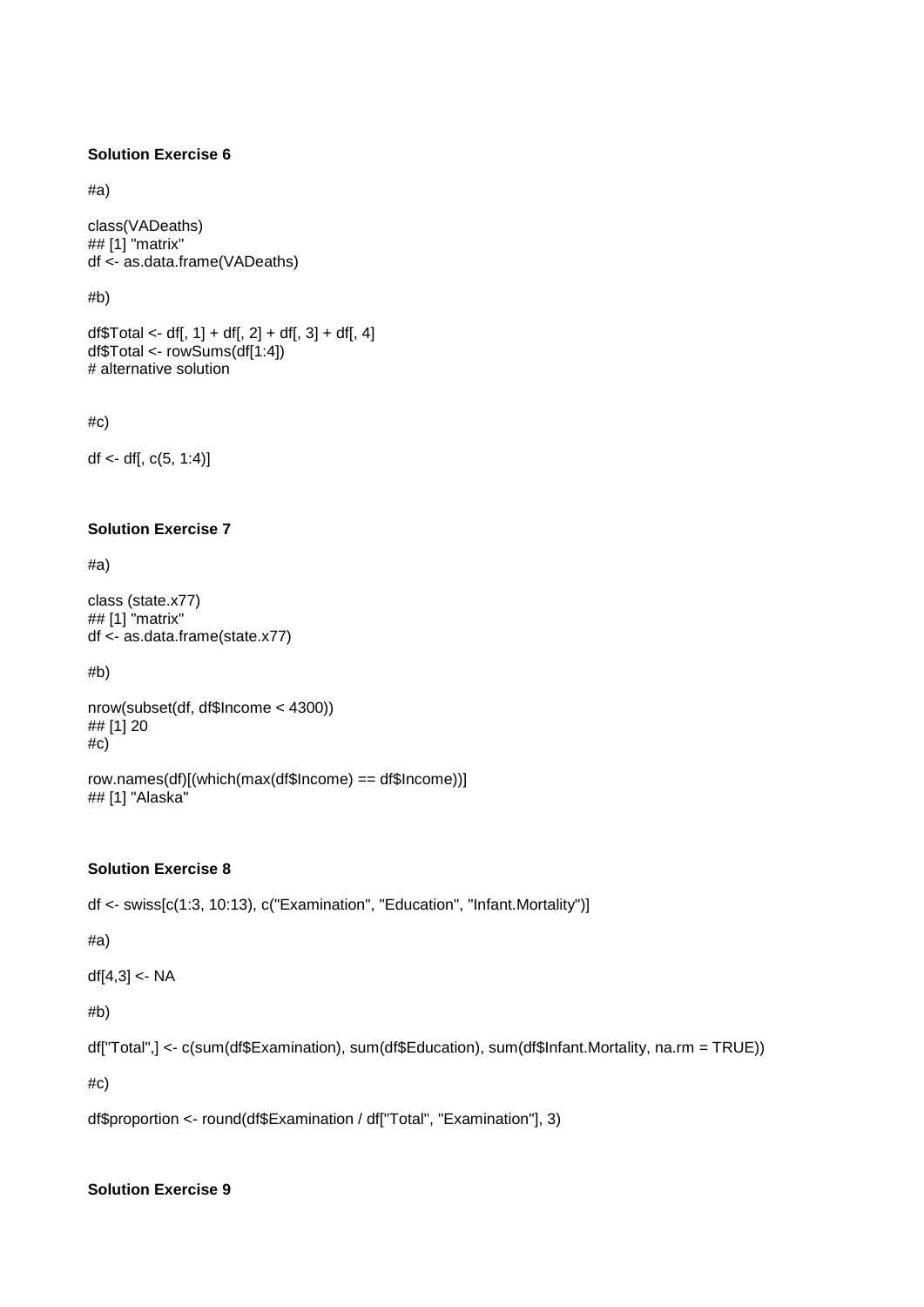df <- data.frame(state.abb, state.area, state.division, state.region, row.names = state.name)

#a)

names(df) <- substr(names(df), 7, 9)

## **Solution Exercise 10**

```
dfa <- cbind(state.x77, df)
```
#a)

dfa\$div <- NULL

#b)

dfa <- subset(dfa, ,-c(4, 6, 7, 9, 10))

 $# c)$ 

```
dfa$illi <- ifelse(dfa$Illiteracy < 1,
              "Low Illiteracy",
              ifelse(dfa$Illiteracy >= 1 & dfa$Illiteracy < 2,
                    "Some Illiteracy",
                    "High Illiteracy"))
```
# Or:

```
dfa$illi <- cut(dfa$Illiteracy,
           c(0, 1, 2, 3),
            include.lowest = TRUE,
            right = FALSE,
            labels = c("Low Illiteracy", "Some Illiteracy", "High Illliteracy"))
```
# d)

```
sub <- subset(dfa, illi == "Low Illiteracy" & reg == "West")
max <- max(sub$Income)
stat <- row.names(sub)[which (sub$Income == max)]
cat("Highest income from the West is", max , "the state where it's from is", stat, "\n")
```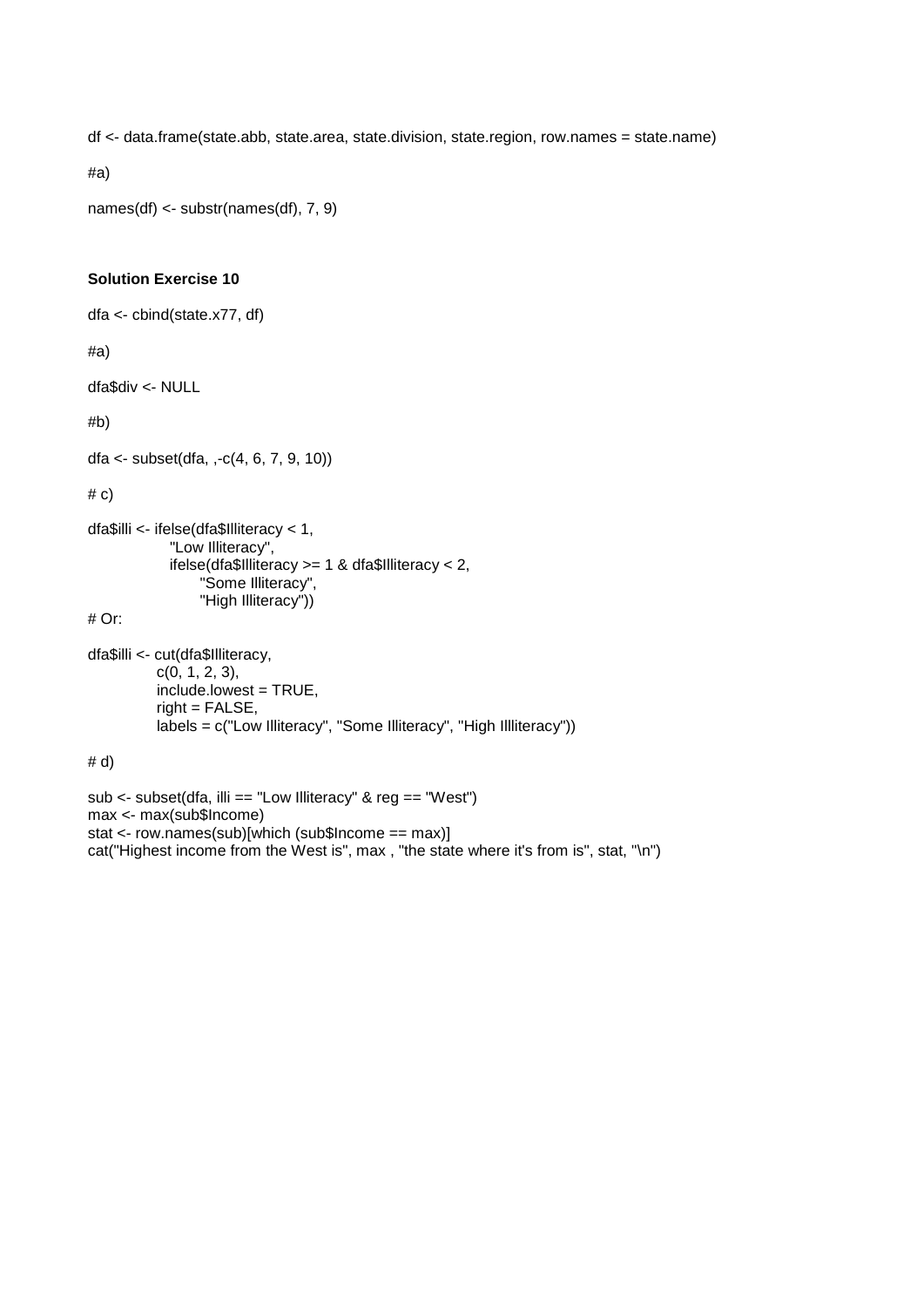SOURCE: https://www.r-exercises.com/2016/06/01/scripting-loops-in-r/

# **LOOPS**

An R programmer can determine the order of processing of commands, via use of the control statements; repeat{}, while(), for(), break, and next

#### **Exercise 1**

The repeat{} loop processes a block of code until the condition specified by the break statement, (that is mandatory within the repeat{} loop), is met.

The structure of a repeat{} loop is:

repeat{

```
commands
if(condition){
       break
```
}

For the first exercise, write a repeat{} loop that prints all the even numbers from  $2 - 10$ , via incrementing the variable i starting with initialising "i <- 0" outside the loop.

## **Exercise 2**

}

Using the following variables: msg <- c("Hello")  $i < -1$ Write a repeat<sup>{}</sup> loop that breaks off the incrementation of "i" after 5 loops, and prints "msg" at every increment.

#### **Exercise 3**

while() loop will repeat a group of commands until the condition ceases to apply. The structure of a while() loop is: while(condition){

commands

}

With,  $i < -1$ , write a while() loop that prints the odd numbers from 1 through 7.

## **Exercise 4**

Using the following variables: msg <- c("Hello")  $i < -1$ Write a while() loop that increments the variable, "i", 6 times, and prints "msq" at every iteration.

#### **Exercise 5**

The for() loop repeats commands until the specified length of the condition is met. The structure of a for() loop is: for(condition) { commands } For example: for(i in  $1:4$ ){ print("variable"[i])

}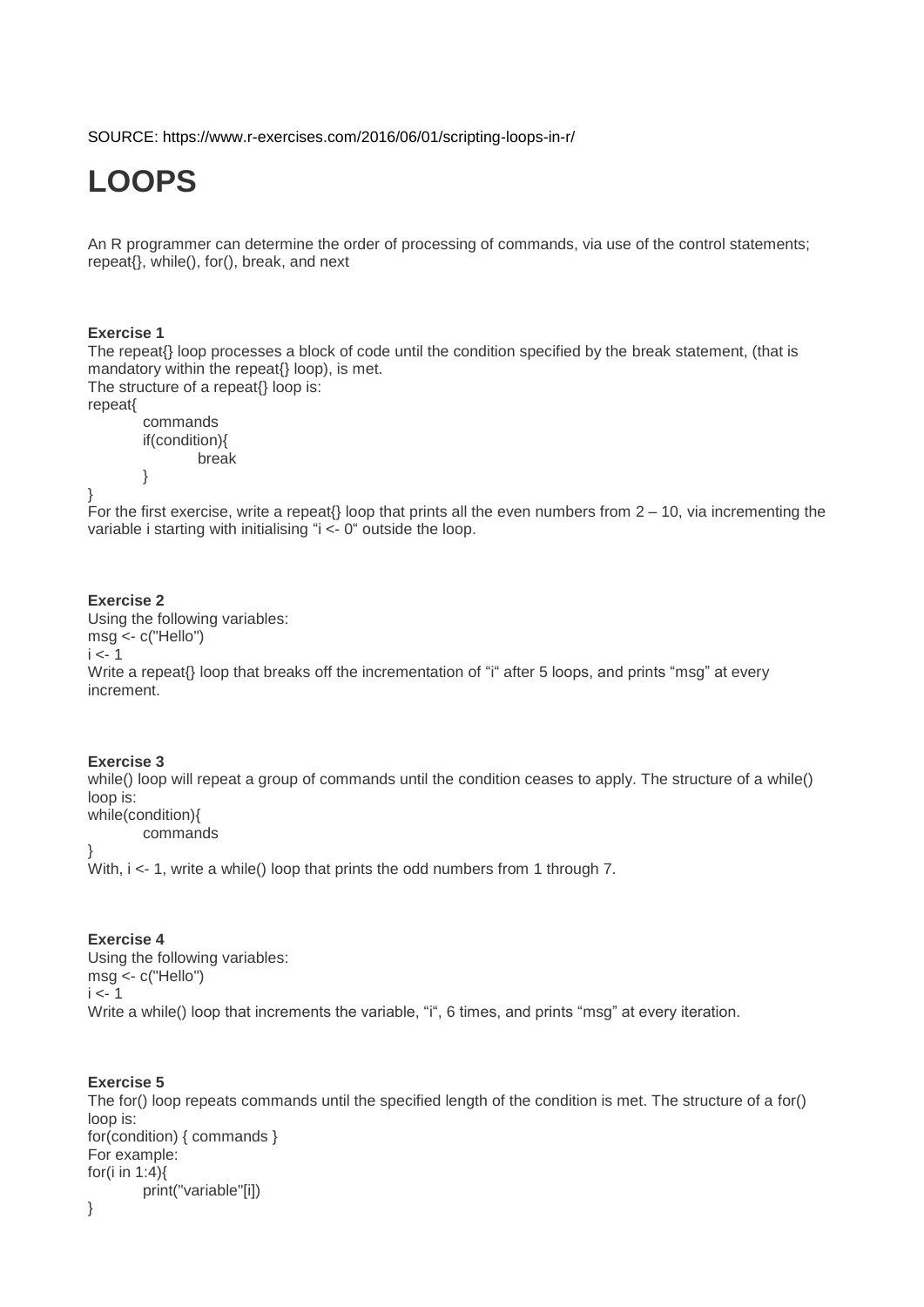for(letter in "variable"){ print(letter) }

For this exercise, write a for() loop that prints the first four numbers of this sequence:  $x < c(7, 4, 3, 8, 9, 25)$ 

## **Exercise 6**

For the next exercise, write a for() loop that prints all the letters in  $y < -c$  ("q", "w", "e", "r", "z", "c").

### **Exercise 7**

The break statement is used within loops to exit from the loop. If the break statement is within a nested loop, the inner loop is exited, and the outer loop is resumed.

Using  $i \leq -1$ , write a while() loop that prints the variable "i" (that is incremented from  $1 - 5$ ), and uses break to exit the loop if "i" equals 3.

#### **Exercise 8**

Write a nested loop, where the outer for() loop increments "a" 3 times, and the inner for() loop increments "b" 3 times. The break statement exits the inner for() loop after 2 incrementations. The nested loop prints the values of variables, "a" and "b".

#### **Exercise 9**

The next statement is used within loops in order to skip the current evaluation, and instead proceed to the next evaluation.

Therefore, write a while() loop that prints the variable "i" that is incremented from  $2 - 5$ , and uses the next statement, to skip the printing of the number 3.

#### **Exercise 10**

Finally, write a for() loop that uses next to print all values except "3" in the following variable: i <- 1:5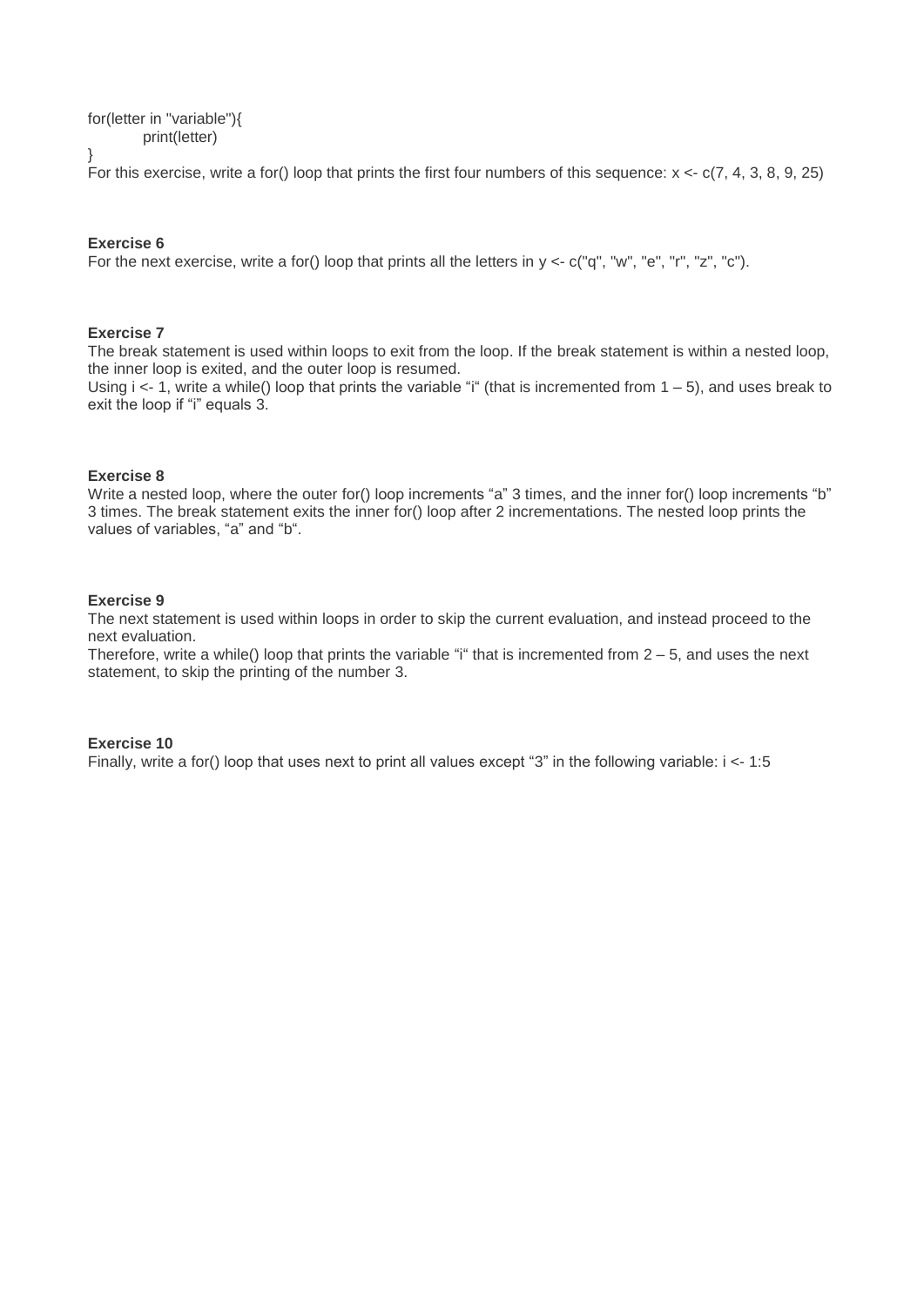SOURCE: https://www.r-exercises.com/2016/06/01/scripting-loops-in-r-solutions/

# **LOOPS SOLUTIONS**

## **Solution Exercise 1**

 $i < -0$ repeat{  $i < -i + 2$ print(i)  $if(i == 10)$  break } }  $## [1] 2$  $\#$  [1] 4 ## [1] 6 ## [1] 8 ## [1] 10

## **Solution Exercise 2**

msg <- c("Hello")  $i < -1$ repeat{  $i < -i + 1$ print(msg) if( $i > 5$ ){ break } }  $##$  [1] "Hello" ## [1] "Hello" ## [1] "Hello" ## [1] "Hello" ## [1] "Hello"

## **Solution Exercise 3**

 $i < -1$ while $(i < 8)$ { print(i)  $i \leq i + 2$ }  $## [1] 1$  $\#$  [1] 3  $\#$   $[1]$  5  $\#$   $[1]$  7

## **Solution Exercise 4**

msg <- c("Hello")  $i < -1$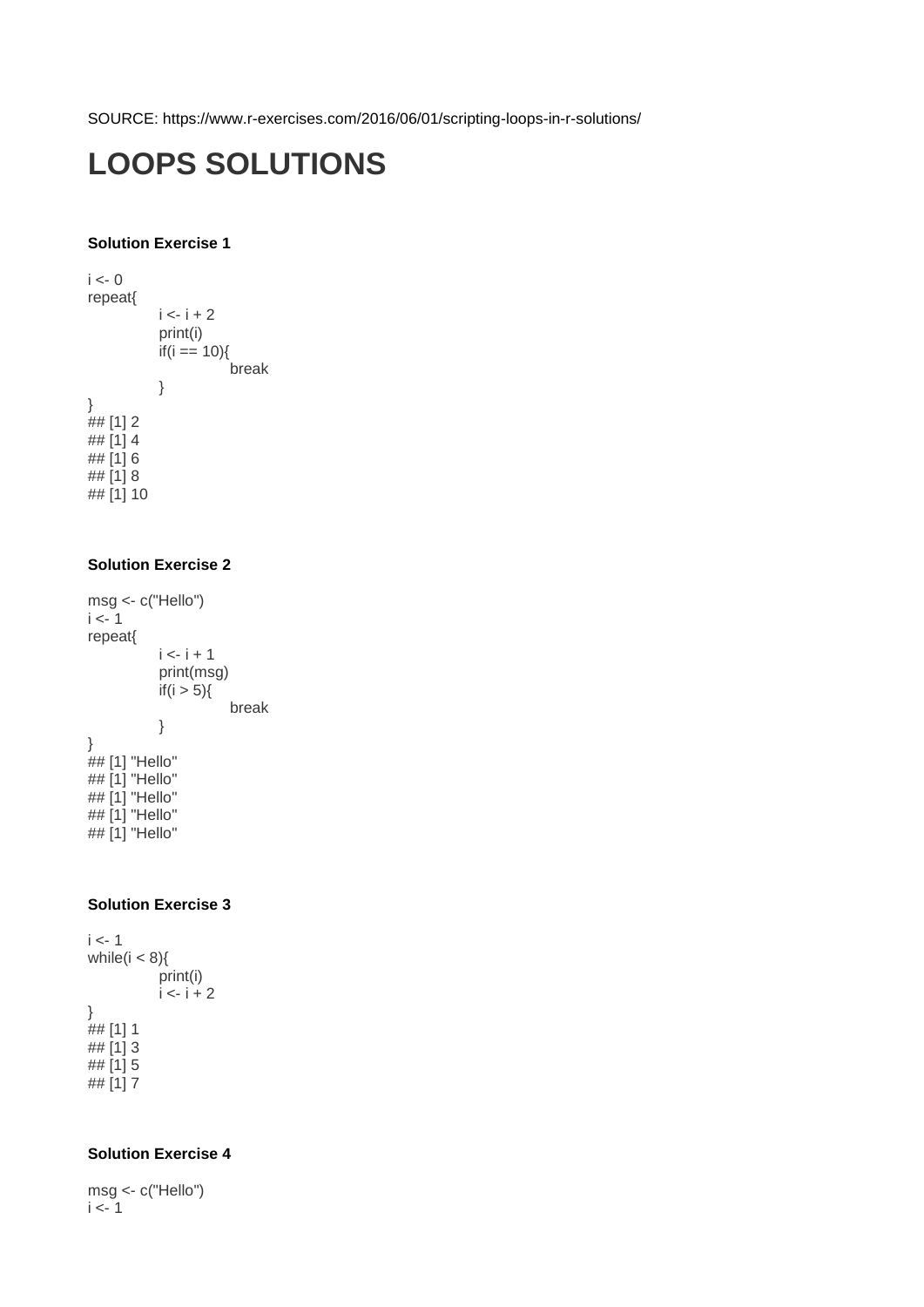```
while (i < 7){
           print(msg)
           i = i + 1}
## [1] "Hello"
## [1] "Hello"
## [1] "Hello"
## [1] "Hello"
## [1] "Hello"
## [1] "Hello"
```
 $x < c(7, 4, 3, 8, 9, 25)$ for(i in 1:4){ print(x[i]) }  $## [1] 7$  $\#$  [1] 4 ## [1] 3  $\#$  [1] 8

### **Solution Exercise 6**

y <- c("q", "w", "e", "r", "z", "c") for(letter in y){ print(letter) } ## [1] "q" ## [1] "w" ## [1] "e" ## [1] "r"  $\#$ # $[1]$  "z"  $\#$   $[1]$  "c"

## **Solution Exercise 7**

```
i < -1while(i < 5){
             i \leq i + 1if (i == 3){
                          break
             }
             print(i)
}
\frac{1}{4} [1] 2
```
## **Solution Exercise 8**

for(a in 1:3){ for(b in 1:3) $\{$ print(c(a, b))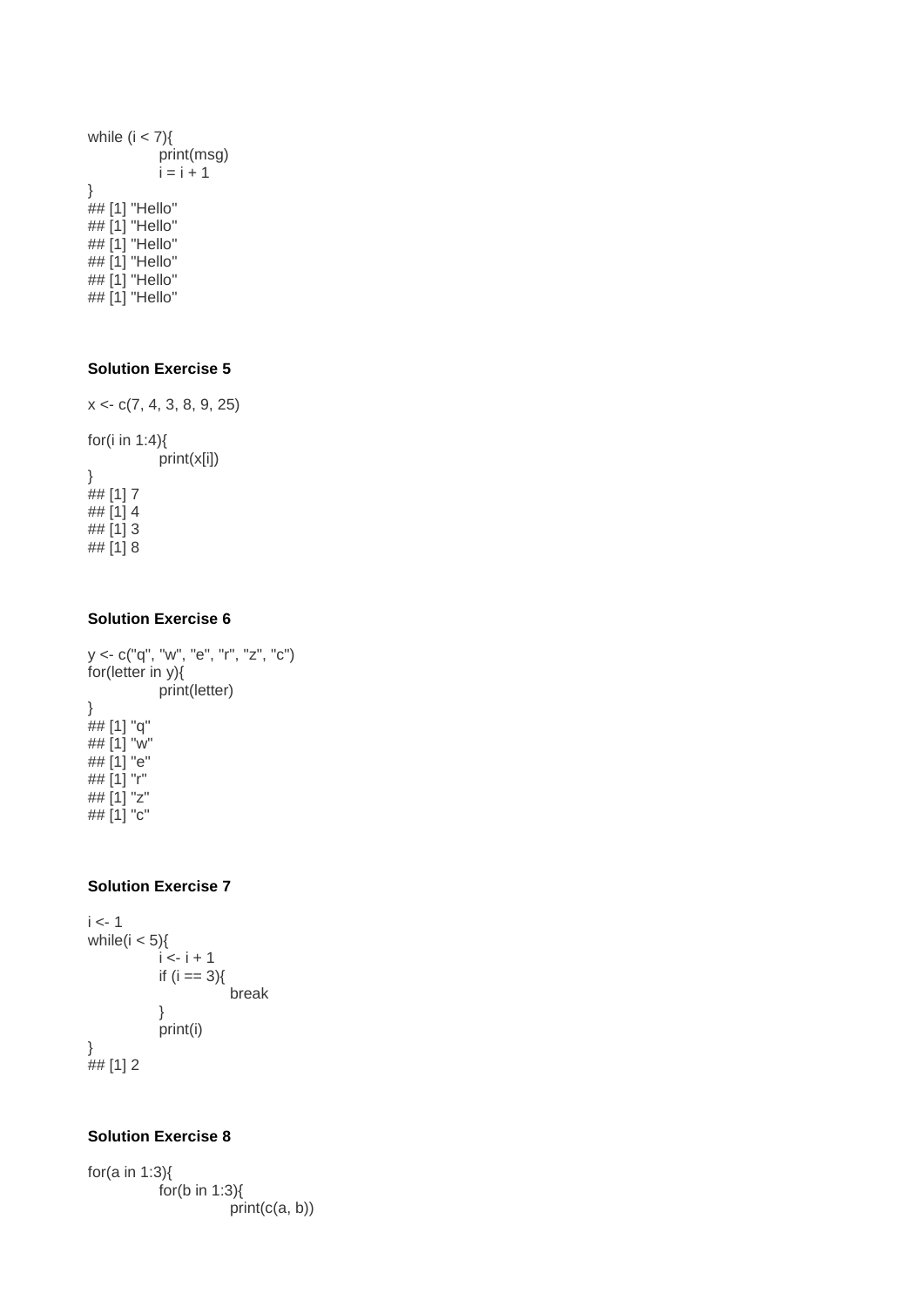```
if (b == 2){
                                   break
                       }
            }
## [1] 1 1
## [1] 1 2
## [1] 2 1
## [1] 2 2
## [1] 3 1
```
## [1] 3 2

}

## **Solution Exercise 9**

```
i < -1while(i < 5){
           i < i + 1if (i == 3){
                      next
           }
           print(i)
}
## [1] 2
## [1] 4
## [1] 5
```
## **Solution Exercise 10**

```
i < -1:5for (val in i){
           if (val == 3){
                      next
           }
            print(val)
}
##[1] 1
\# [1] 2
## [1] 4
## [1] 5
```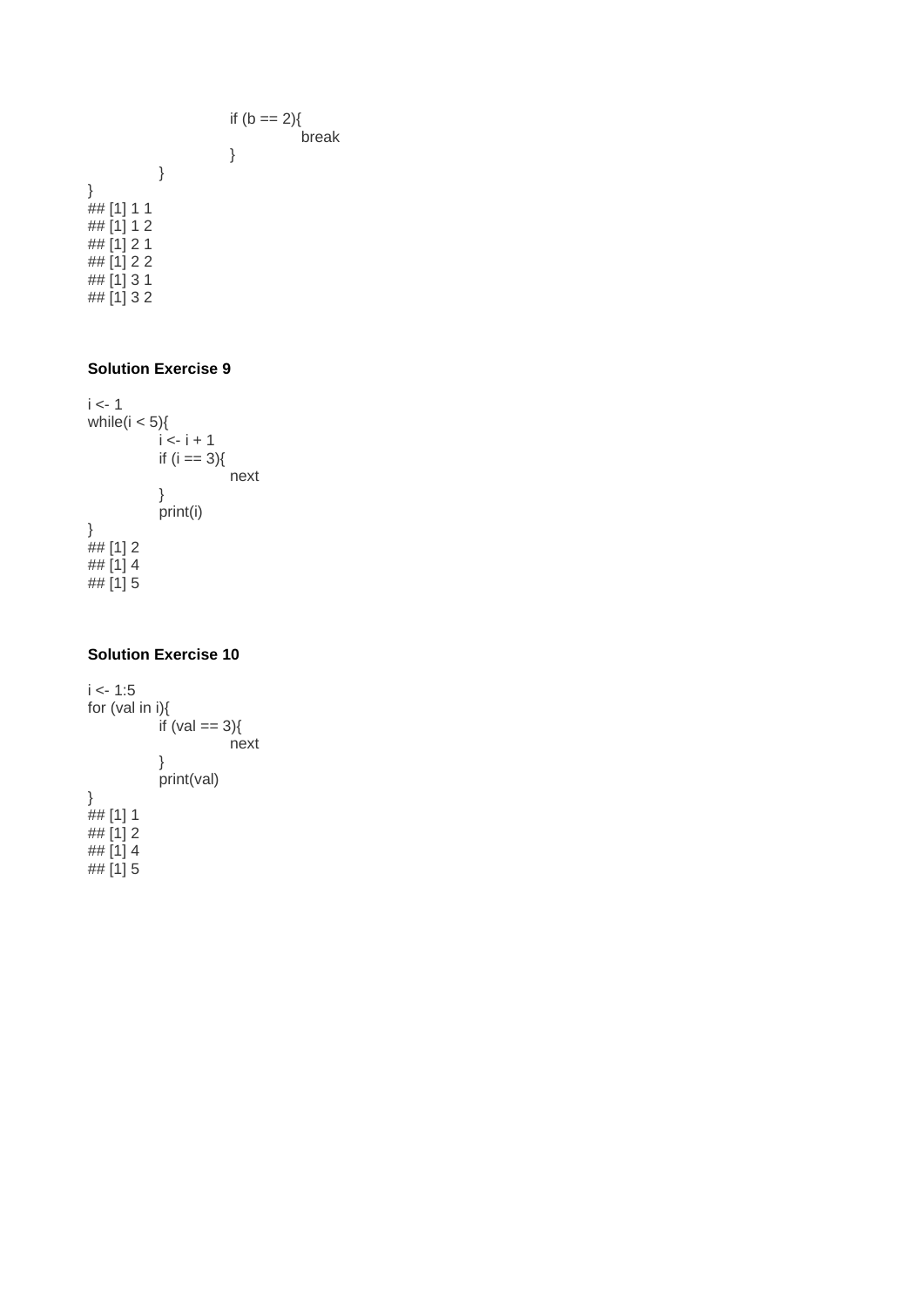SOURCE: https://www.r-exercises.com/2016/02/07/functions-exercises/

# **FUNCTIONS**

Today we're practicing functions! In the exercises below, you're asked to write short R scripts that define functions aimed at specific tasks. The exercises start at an easy level, and gradually move towards slightly more complex functions.

Note: For some exercises, the solution will be quite easy if you make clever use of some of R's built-in functions. For some exercises, you might want to create a vectorized solution (i.e., avoiding loops), and/or a (usually slower) non-vectorized solution. However, the exercises do not aim to practise vectorization and speed, but rather defining and calling functions.

#### **Exercise 1**

Create a function that will return the sum of 2 integers.

#### **Exercise 2**

Create a function what will return TRUE if a given integer is inside a vector.

#### **Exercise 3**

Create a function that given a data frame will print by screen the name of the column and the class of data it contains (e.g. Variable1 is Numeric).

#### **Exercise 4**

Create the function unique, which given a vector will return a new vector with the elements of the first vector with duplicated elements removed.

#### **Exercise 5**

Create a function that given a vector and an integer will return how many times the integer appears inside the vector.

#### **Exercise 6**

Create a function that given a vector will print by screen the mean and the standard deviation, it will optionally also print the median.

## **Exercise 7**

Create a function that given an integer will calculate how many divisors it has (other than 1 and itself). Make the divisors appear by screen.

## **Exercise 8**

Create a function that given a data frame, and a number or character will return the data frame with the character or number changed to NA.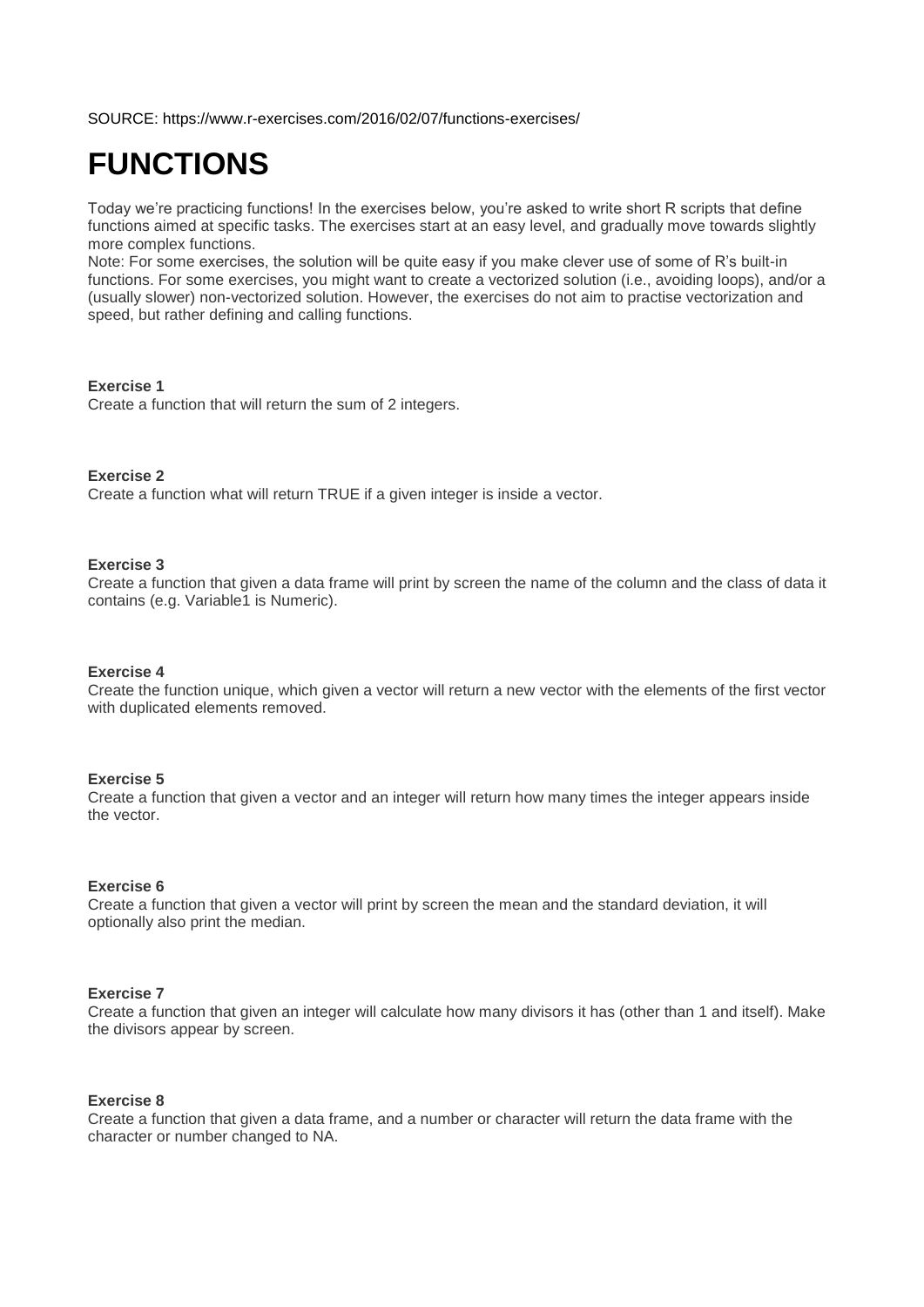SOURCE: https://www.r-exercises.com/2016/02/07/functions-exercises-solutions/

# **FUNCTIONS SOLUTIONS**

## **Solution Exercise 1**

```
f.sum \lt- function(x, y){
          r < x + yr
}
f.sum(5, 10)
```
## [1] 15

## **Solution Exercise 2**

```
f.exists <- function(v, x){
          exist <- FALSE
          i < -1while (i \leq length(v) \& !exist){
                    if (v[i] == x){
                              exist <- TRUE
 }
                    i \leq -1 + i }
           exist
}
f.exists(c(1:10), 10)
## [1] TRUE
f.exists(c(9, 3, 1), 10)
## [1] FALSE
```
## **Solution Exercise 3**

```
f.class <- function(df){
           for (i in 1:ncol(df)){
                       cat(names(df[i], "is", class(df[i, i]), "h") }
}
```
f.class(cars) ## speed is numeric ## dist is numeric

## **Solution Exercise 4**

**(solution A)**  $f.$ uniq  $\lt$ - function(v){  $s < c(v[1])$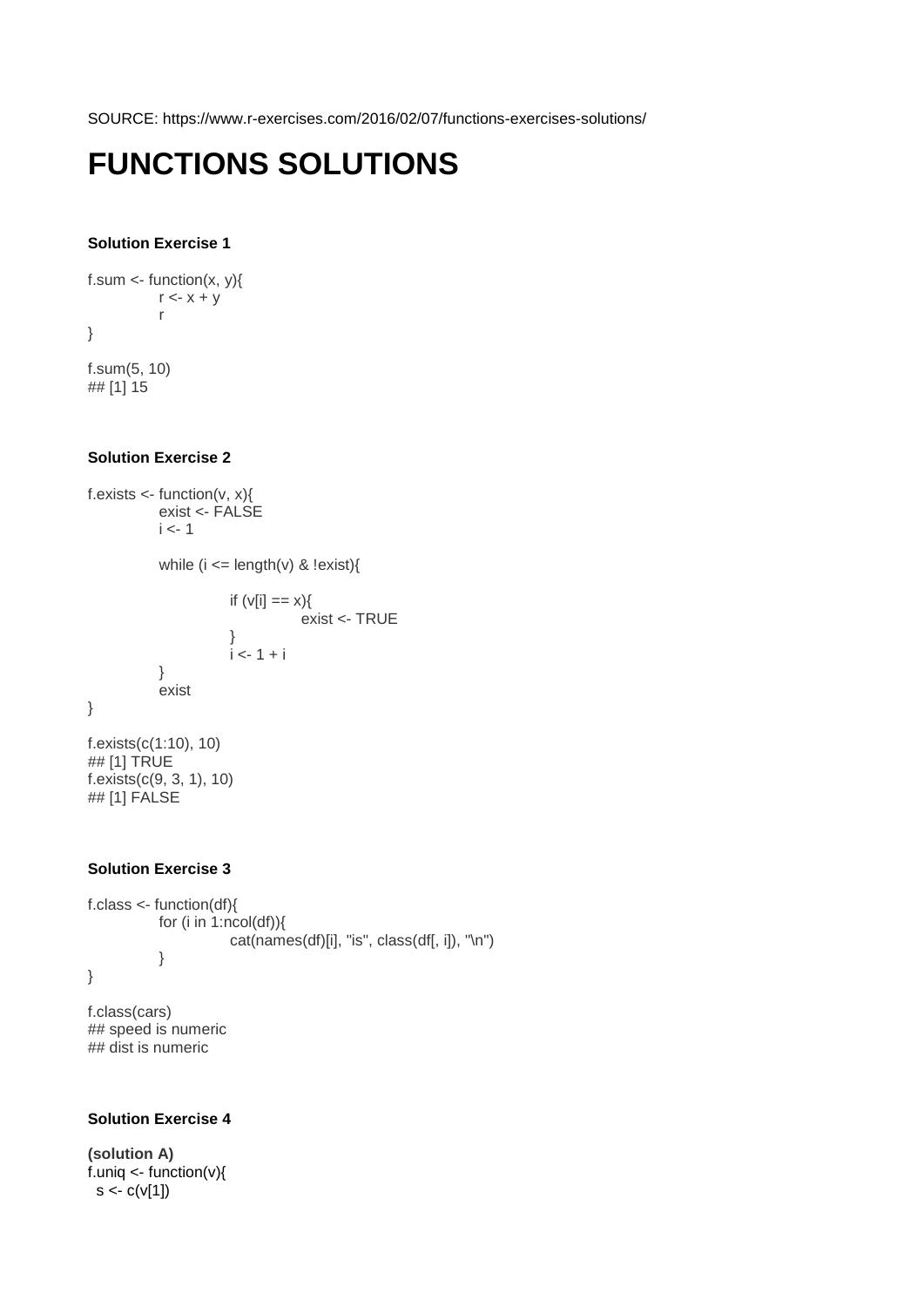```
 for(i in 1:length(v)){
   counter<-0
   for(j in 1:length(s)){
   if(v[i]==s[i]) counter<-counter+1
    } 
   }
   if(counter==0){
   s < c(s, v[i]) }
  }
  s
}
(solution B)
f.uniq \lt- function(v){
          s < c()for(i in 1:length(v)){
                     if(sum(v[i] == s) == 0)s < c(s, v[i]) }
            }
            s
}
f.uniq(c(9, 9, 1, 1, 1, 0))
## [1] 9 1 0
```

```
f.count \lt- function(v, x){
         count < 0for (i in 1:length(v)){
                   if (v[i] == x) {
                             count <- count + 1
 }
          }
          count
}
```
f.count(c(1:9, rep(10, 100)), 10) # The rep(a,b) function creates a vector by replicating the value a per b times ## [1] 100

## **Solution Exercise 6**

```
desi <- function(x, med=FALSE){
          mean \lt- round(mean(x), 1)
          stdv \lt- round(sd(x), 1)
          cat("Mean is:", mean, ", SD is:", stdv, "\n")
          if(med){
                      median <- median(x)
```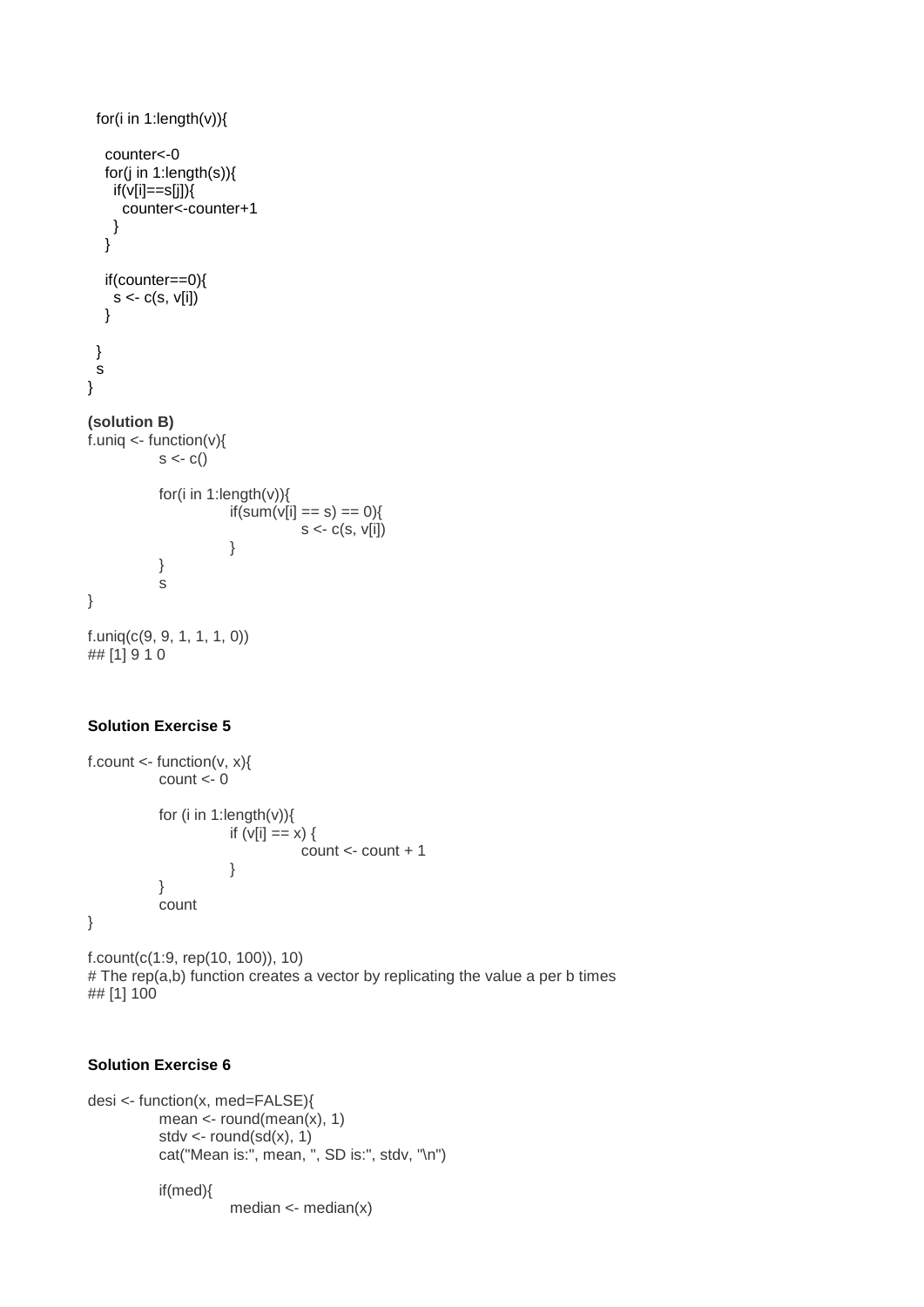```
 cat("Median is:", median , "\n")
 }
```
}

desi(1:10, med=TRUE) ## Mean is: 5.5 , SD is: 3 ## Median is: 5.5

## **Solution Exercise 7**

f.div  $\langle$ - function(n){  $i < -2$ counter <- 0 while( $i \leq n/2$ ){ if(n%%i==0){ counter <- counter + 1 cat (i ,"\n") }  $i < -i + 1$  } counter } f.div(13) ## [1] 0 f.div(16) ## 2 ## 4 ## 8 ## [1] 3

## **Solution Exercise 8**

```
f.na <- function (df, otherna) {
 for(i in 1:ncol (df)) \{ for(j in 1:nrow (df)) {
    if(df[j,i] == other in a) {
      df[j,i] <- NA
     }
   }
  }
  df
}
carsnew <- f.na(cars, 10)
```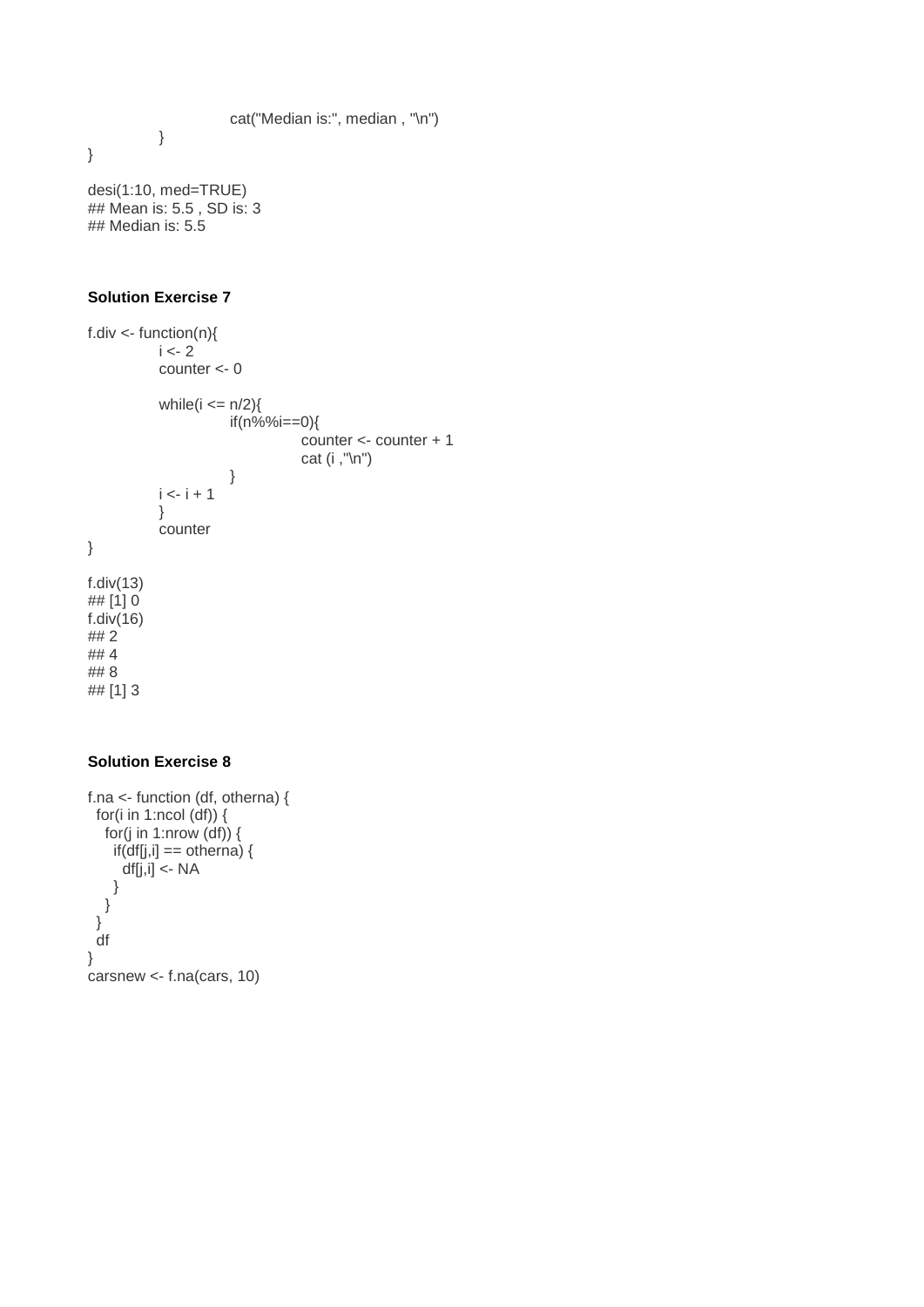SOURCE: https://www.r-exercises.com/2016/01/07/reading-delimited-data/

# **READING DELIMITED DATA**

In the exercises below we cover the basics of reading delimited data. Before proceeding, first read section 7.1 of [An Introduction to R:](https://cran.r-project.org/doc/manuals/R-intro.pdf) https://cran.r-project.org/doc/manuals/R-intro.pdf

For each exercise we provide a data set that can be accessed through the link shown in the exercise. You can read the data from this link directly (clicking on it will show the url in the address bar of your browser), or you can download the data first to a local directory, and read it from there.

#### **Exercise 1**

Read the file [Table0.txt](http://www.r-exercises.com/wp-content/uploads/2015/12/Table0.txt) (http://www.r-exercises.com/wp-content/uploads/2015/12/Table0.txt).

a) Change the names of the columns to Name, Age, Height, Weight and Sex.

b) Change the row names so that they are the same as Name, and remove the variable Name.

#### **Exercise 2**

Read the file [Table1.txt](http://www.r-exercises.com/wp-content/uploads/2015/12/Table1.txt) (http://www.r-exercises.com/wp-content/uploads/2015/12/Table1.txt), how many rows and columns does it have?

a) Reread the file and make the variable Name be the row names. Make sure you read the variable as characters and not as factors.

#### **Exercise 3**

Read the file [Table2.txt](http://www.r-exercises.com/wp-content/uploads/2015/12/Table2.txt) (http://www.r-exercises.com/wp-content/uploads/2015/12/Table2.txt), watch out for the first line.

### **Exercise 4**

Read the file [Table3.txt](http://www.r-exercises.com/wp-content/uploads/2015/12/Table3.txt) (http://www.r-exercises.com/wp-content/uploads/2015/12/Table3.txt), watch out for the first line and the missing values.

#### **Exercise 5**

Read the file **Table4.txt** (http://www.r-exercises.com/wp-content/uploads/2015/12/Table4.txt), watch out for the missing values and the decimal separator.

#### **Exercise 6**

Read the file [Table5.txt](http://www.r-exercises.com/wp-content/uploads/2015/12/Table5.txt) (http://www.r-exercises.com/wp-content/uploads/2015/12/Table5.txt), watch out for the missing values and the decimal separator and the separator.

#### **Exercise 7**

Read the file [states1.csv](http://www.r-exercises.com/wp-content/uploads/2015/12/states1.csv) (http://www.r-exercises.com/wp-content/uploads/2015/12/states1.csv), the names of the states should be the row names.

#### **Exercise 8**

Read the file [states2.csv](http://www.r-exercises.com/wp-content/uploads/2015/12/states2.csv) (http://www.r-exercises.com/wp-content/uploads/2015/12/states2.csv), the names of the states should be the row names, watch out for the decimal separator and the separator.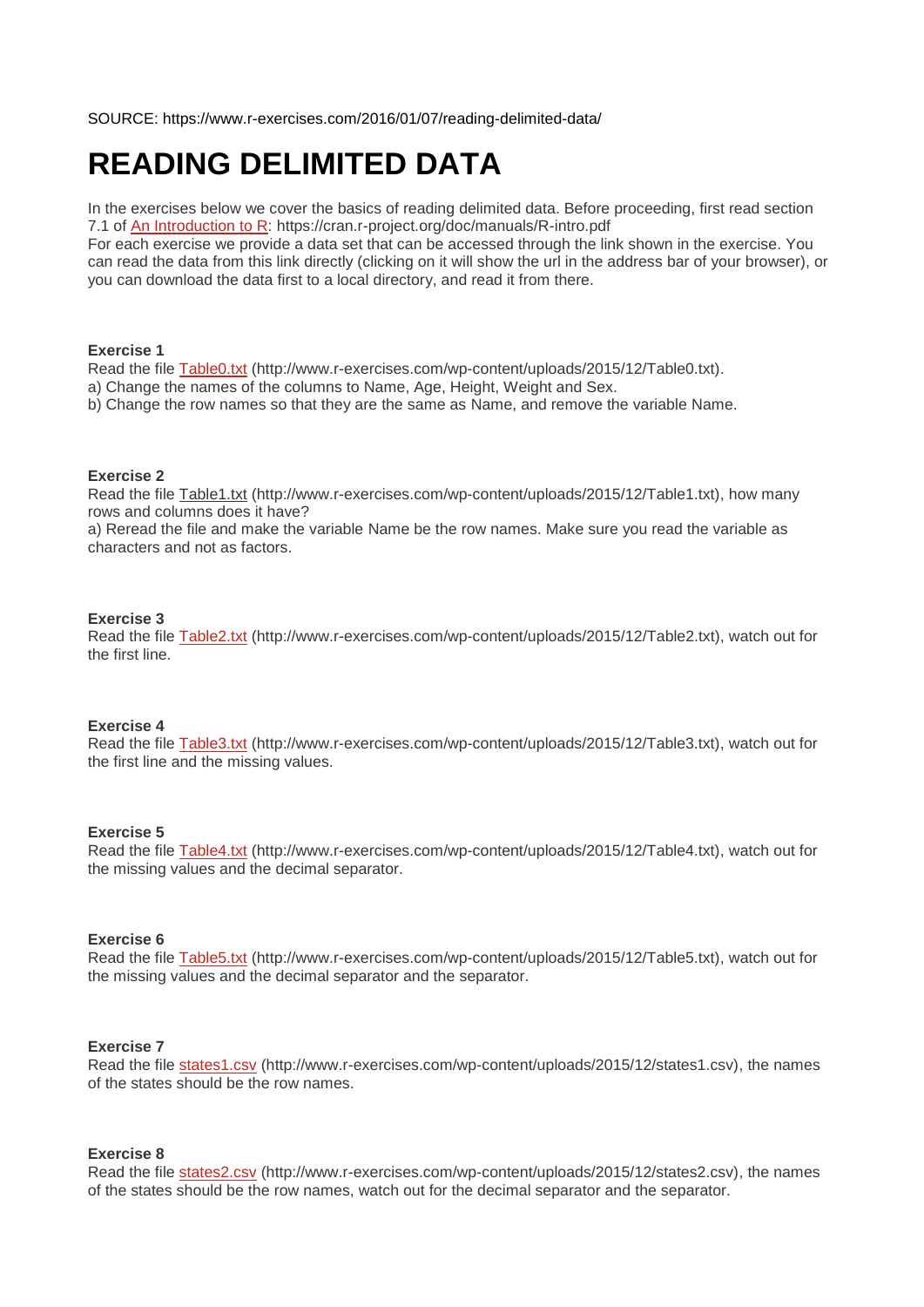SOURCE: https://www.r-exercises.com/2016/01/07/reading-delimited-data-solutions/

# **READING DELIMITED DATA: SOLUTIONS**

## **Solution Exercise 1**

df <- read.table("http://www.r-exercises.com/wp-content/uploads/2015/12/Table0.txt") df<br>## V1 V2 V3 V4 V5 ## 1 Alex 25 177 57 F ## 2 Lilly 31 163 69 F ## 3 Mark 23 190 83 M ## 4 Oliver 52 179 75 M ## 5 Martha 76 163 70 F ## 6 Lucas 49 183 83 M ## 7 Caroline 26 164 53 F  $# a$ names(df) <- c('Name', 'Age', 'Height', 'Weight','Sex') # b) row.names(df)<-df\$Name df\$Name <- NULL df ## Age Height Weight Sex ## Alex 25 177 57 F ## Lilly 31 163 69 F ## Mark 23 190 83 M ## Oliver 52 179 75 M ## Martha 76 163 70 F ## Lucas 49 183 83 M ## Caroline 26 164 53 F

## **Solution Exercise 2**

```
df <- read.table("http://www.r-exercises.com/wp-content/uploads/2015/12/Table1.txt",
           header=T)
dim (df)
## [1] 7 5
# a)df <- read.table("http://www.r-exercises.com/wp-content/uploads/2015/12/Table1.txt",
           header=T,
           row.names = "Name",
           stringsAsFactors = FALSE)
lapply(df, class)
## $Age
## [1] "integer"
## 
## $Height
## [1] "integer"
## 
## $Weight
## [1] "integer"
## 
## $Sex
## [1] "character"
```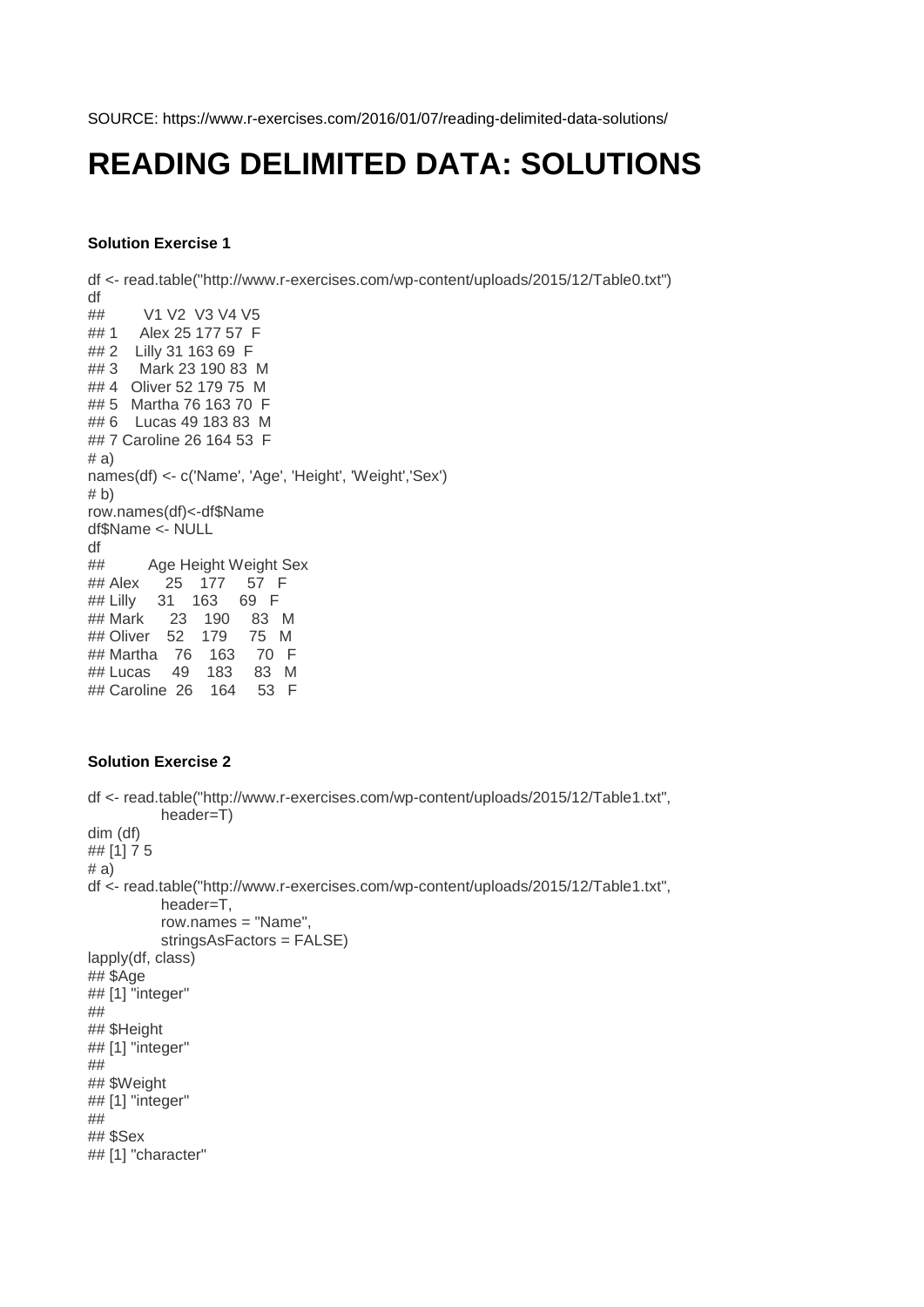df <- read.table('http://www.r-exercises.com/wp-content/uploads/2015/12/Table2.txt', header  $=$  T,  $skip = 1,$ quote  $=$ "/") df ## Name Age Height Weight Sex ## 1 Alex 25 177 57 F ## 2 Lilly 31 163 69 F ## 3 Mark 23 190 83 M ## 4 Oliver 52 179 75 M ## 5 Martha 76 163 70 F ## 6 Lucas 49 183 83 M ## 7 Caroline 26 164 53 F

### **Solution Exercise 4**

df <- read.table('http://www.r-exercises.com/wp-content/uploads/2015/12/Table3.txt', header  $= T$ ,  $skip = 1,$  na.strings = c("NA", "\*", "\*\*", "--")) df ## Name Age Height Weight Sex ## 1 Alex 25 177 57 F  $\frac{1}{2}$   $\frac{1}{2}$   $\frac{1}{2}$   $\frac{1}{2}$   $\frac{1}{2}$   $\frac{1}{2}$   $\frac{1}{2}$   $\frac{1}{2}$   $\frac{1}{2}$   $\frac{1}{2}$   $\frac{1}{2}$   $\frac{1}{2}$   $\frac{1}{2}$   $\frac{1}{2}$   $\frac{1}{2}$   $\frac{1}{2}$   $\frac{1}{2}$   $\frac{1}{2}$   $\frac{1}{2}$   $\frac{1}{2}$   $\frac{1}{2}$   $\frac{1}{2}$  ## 3 Mark NA 190 83 M ## 4 Oliver 52 179 75 M ## 5 Martha 76 NA 70 F ## 6 Lucas 49 183 NA M ## 7 Caroline 26 164 53 F

## **Solution Exercise 5**

```
df <- read.table('http://www.r-exercises.com/wp-content/uploads/2015/12/Table4.txt',
         header = T,
         na.strings = c("NA", "***", "--"),dec = ",")df
## Name Age Height Weight Sex
## 1 Alex 25 1.77 57 F
## 2 Lilly 31 NA 69 F
## 3 Mark NA 1.90 83 M
## 4 Oliver 52 1.79 75 M
## 5 Martha 76 NA 70 F
## 6 Lucas 49 1.83 NA M
## 7 Caroline 26 1.64 53 F
```
## **Solution Exercise 6**

```
df <- read.table('http://www.r-exercises.com/wp-content/uploads/2015/12/Table5.txt',
          header = T,
          na.strings = c(NA, "***", "-"),
          dec = ","sep = ";")df
```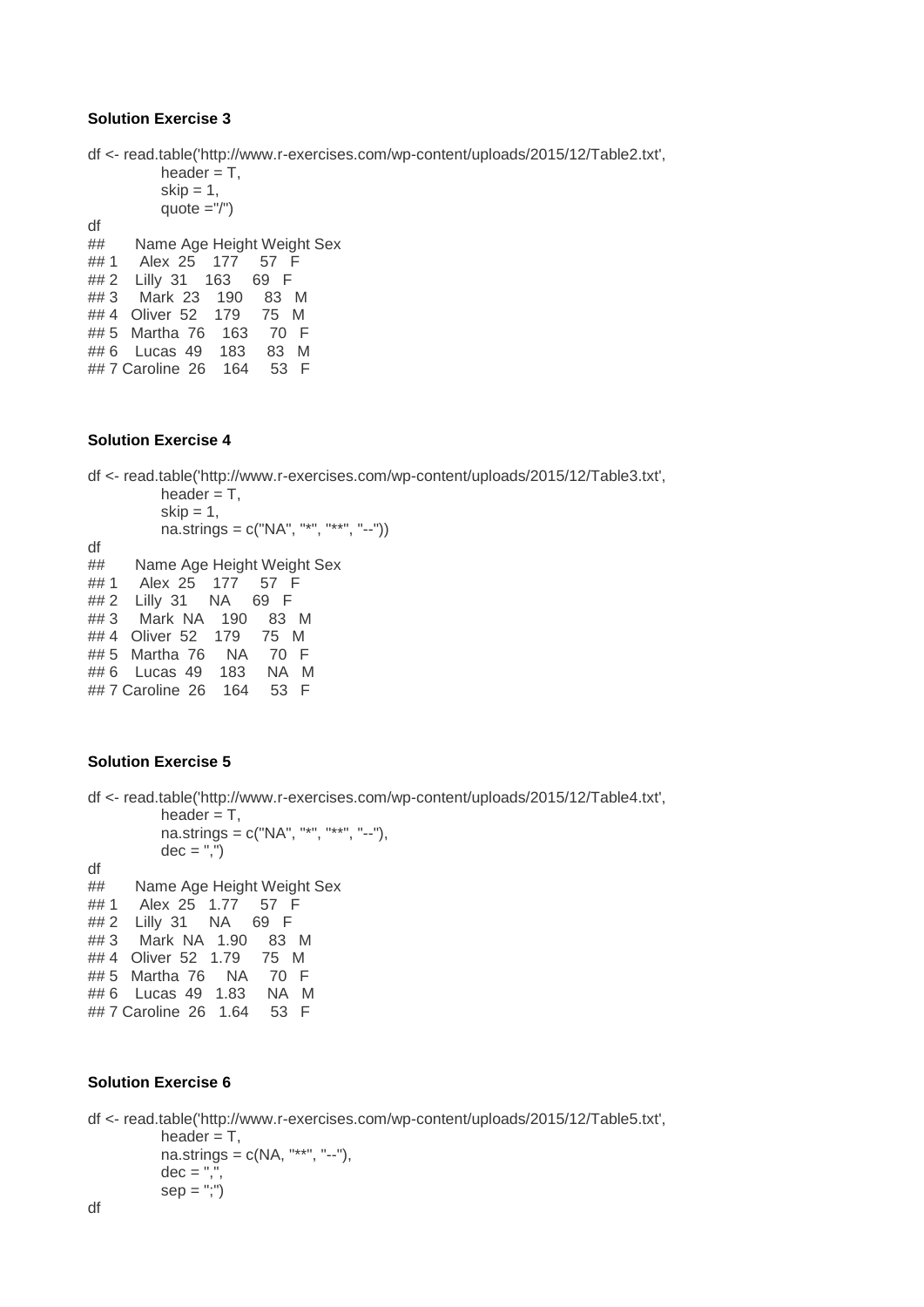```
## Name Age Height Weight Sex
## 1 Alex 25 1.77 57 F
## 2 Lilly 31 NA 69 F
## 3 Mark NA 1.90 83 M
## 4 Oliver 52 1.79 75 M
## 5 Martha 76 NA 70 F
## 6 Lucas 49 1.83 NA M
## 7 Caroline 26 1.64 53 F
```

|             | row.names = $1$ ) |                                                              |     |
|-------------|-------------------|--------------------------------------------------------------|-----|
| df          |                   |                                                              |     |
| ##          |                   | Population Income Illiteracy Life. Exp Murder HS. Grad Frost |     |
|             | ## Alabama        | 3624<br>2.1<br>69.05<br>15.1<br>3615<br>41.3<br>20           |     |
| ## Alaska   |                   | 365<br>1.5<br>69.31<br>11.3<br>6315<br>66.7<br>152           |     |
|             | ## Arizona        | 4530<br>2212<br>1.8<br>70.55<br>7.8<br>58.1<br>15            |     |
|             | ## Arkansas       | 2110<br>3378<br>1.9<br>70.66<br>10.1<br>39.9<br>65           |     |
|             | ## California     | 1.1<br>71.71<br>62.6<br>21198<br>5114<br>10.3<br>20          |     |
|             | ## Colorado       | 0.7<br>72.06<br>6.8<br>63.9<br>166<br>2541<br>4884           |     |
|             | ## Connecticut    | 1.1<br>3.1<br>3100<br>5348<br>72.48<br>56.0<br>139           |     |
|             | ## Delaware       | 6.2<br>54.6<br>579<br>4809<br>0.9<br>70.06<br>103            |     |
| ## Florida  |                   | 4815<br>1.3<br>10.7<br>52.6<br>11<br>8277<br>70.66           |     |
|             | ## Georgia        | 2.0<br>68.54<br>13.9<br>4931<br>4091<br>40.6<br>60           |     |
| ## Hawaii   |                   | 73.60<br>6.2<br>61.9<br>868<br>4963<br>1.9<br>0              |     |
| ## Idaho    |                   | 71.87<br>5.3<br>59.5<br>813<br>4119<br>0.6<br>126            |     |
| ## Illinois |                   | 11197<br>5107<br>0.9<br>70.14<br>10.3<br>52.6<br>127         |     |
|             | ## Indiana        | 5313<br>4458<br>70.88<br>7.1<br>52.9<br>122<br>0.7           |     |
| ## lowa     |                   | 2.3<br>2861<br>4628<br>0.5<br>72.56<br>59.0<br>140           |     |
|             | ## Kansas         | 2280<br>4669<br>0.6<br>72.58<br>4.5<br>59.9<br>114           |     |
|             | ## Kentucky       | 3387<br>3712<br>1.6<br>70.10<br>10.6<br>38.5<br>95           |     |
|             | ## Louisiana      | 13.2<br>3806<br>3545<br>2.8<br>68.76<br>42.2<br>12           |     |
| ## Maine    |                   | 1058<br>3694<br>0.7<br>70.39<br>2.7<br>54.7<br>161           |     |
|             | ## Maryland       | 4122<br>5299<br>70.22<br>8.5<br>52.3<br>0.9<br>101           |     |
|             | ## Massachusetts  | 5814<br>1.1<br>71.83<br>3.3<br>58.5<br>4755                  | 103 |
|             | ## Michigan       | 52.8<br>9111<br>4751<br>0.9<br>70.63<br>11.1<br>125          |     |
|             | ## Minnesota      | 72.96<br>2.3<br>3921<br>4675<br>0.6<br>57.6<br>160           |     |
|             | ## Mississippi    | 12.5<br>2341<br>3098<br>2.4<br>68.09<br>41.0<br>50           |     |
|             | ## Missouri       | 4767<br>4254<br>0.8<br>70.69<br>9.3<br>48.8<br>108           |     |
|             | ## Montana        | 5.0<br>746<br>4347<br>0.6<br>70.56<br>59.2<br>155            |     |
|             | ## Nebraska       | 1544<br>4508<br>0.6<br>72.60<br>2.9<br>59.3<br>139           |     |
|             | ## Nevada         | 590<br>5149<br>0.5<br>69.03<br>11.5<br>65.2<br>188           |     |
|             | ## New Hampshire  | 812<br>4281<br>0.7<br>71.23<br>3.3<br>57.6                   | 174 |
|             | ## New Jersey     | 7333<br>1.1<br>70.93<br>5.2<br>52.5<br>5237<br>115           |     |
|             | ## New Mexico     | 2.2<br>55.2<br>1144<br>3601<br>70.32<br>9.7<br>120           |     |
|             | ## New York       | 52.7<br>4903<br>70.55<br>10.9<br>82<br>18076<br>1.4          |     |
|             | ## North Carolina | 69.21<br>5441<br>3875<br>1.8<br>11.1<br>38.5<br>80           |     |
|             | ## North Dakota   | 72.78<br>637<br>5087<br>0.8<br>1.4<br>50.3<br>186            |     |
| ## Ohio     |                   | 53.2<br>124<br>10735<br>4561<br>0.8<br>70.82<br>7.4          |     |
|             | ## Oklahoma       | 2715<br>3983<br>1.1<br>71.42<br>51.6<br>6.4<br>82            |     |
|             | ## Oregon         | 72.13<br>4.2<br>2284 4660<br>0.6<br>60.0<br>44               |     |
|             | ## Pennsylvania   | 70.43<br>11860<br>4449<br>1.0<br>6.1<br>50.2<br>126          |     |
|             | ## Rhode Island   | 931<br>4558<br>1.3<br>71.90<br>2.4<br>46.4<br>127            |     |
|             | ## South Carolina | 67.96<br>11.6<br>37.8<br>2816<br>3635<br>2.3                 | 65  |
|             | ## South Dakota   | 4167<br>0.5<br>53.3<br>681<br>72.08<br>1.7<br>172            |     |
|             | ## Tennessee      | 4173<br>1.7<br>70.11<br>11.0<br>41.8<br>70<br>3821           |     |
| ## Texas    |                   | 12237 4188<br>70.90<br>2.2<br>12.2<br>47.4<br>35             |     |
| ## Utah     |                   | 1203 4022<br>72.90<br>4.5<br>0.6<br>67.3 137                 |     |
|             | ## Vermont        | 472<br>3907<br>71.64<br>5.5<br>57.1<br>0.6<br>168            |     |
|             |                   |                                                              |     |

df <- read.csv("http://www.r-exercises.com/wp-content/uploads/2015/12/states1.csv",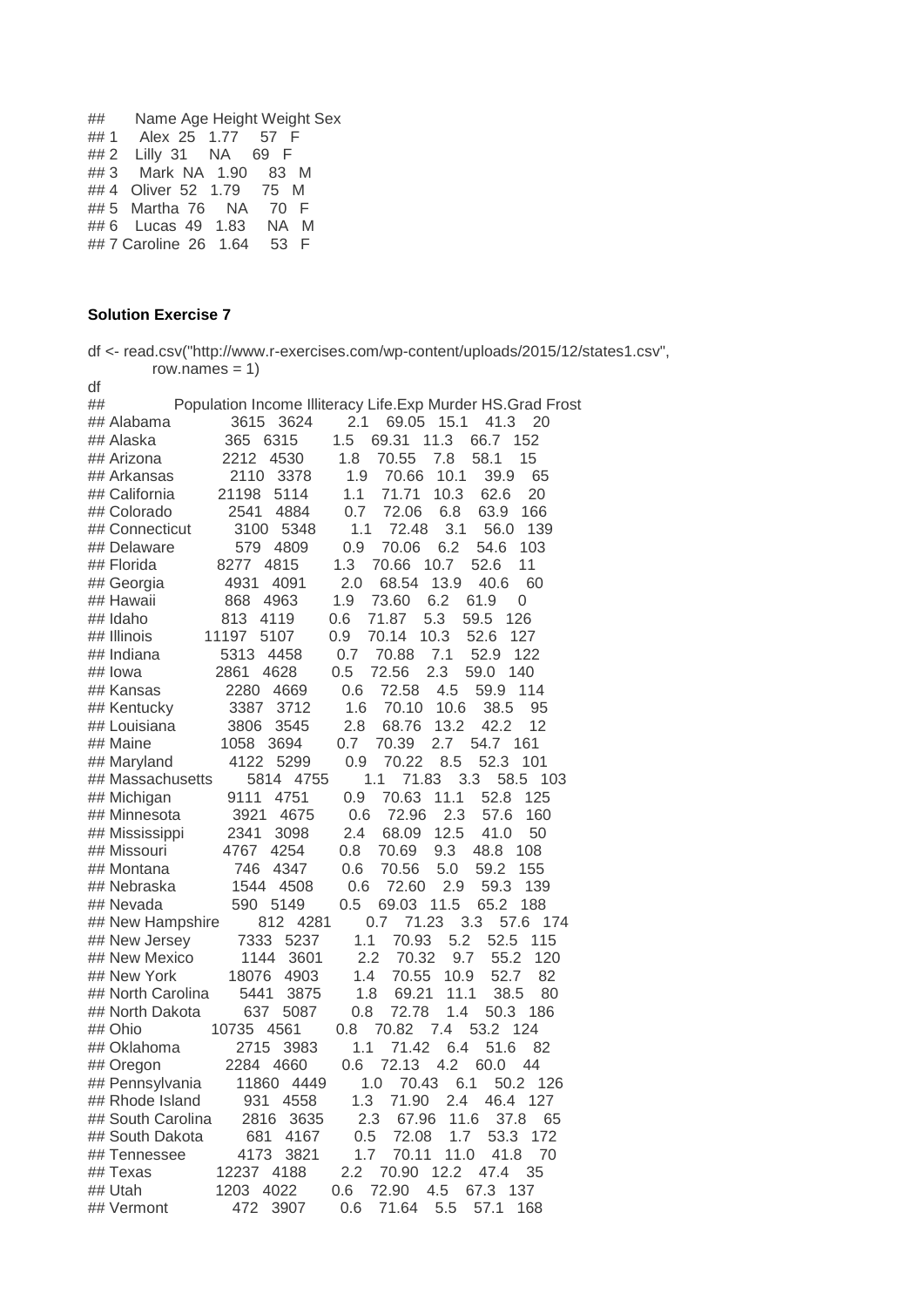| ## Virginia<br>4981<br>4701      | 1.4<br>70.08<br>9.5<br>47.8<br>85  |
|----------------------------------|------------------------------------|
| ## Washington<br>3559<br>4864    | 71.72<br>4.3<br>63.5<br>0.6<br>32  |
| ## West Virginia<br>1799<br>3617 | 6.7<br>1.4<br>69.48<br>41.6<br>100 |
| ## Wisconsin<br>4589<br>4468     | 0.7<br>72.48<br>3.0<br>54.5<br>149 |
| ## Wyoming<br>376<br>4566        | 70.29<br>6.9<br>62.9<br>173<br>0.6 |
| ##<br>Area                       |                                    |
| ## Alabama<br>50708              |                                    |
| ## Alaska<br>566432              |                                    |
| ## Arizona<br>113417             |                                    |
| ## Arkansas<br>51945             |                                    |
| ## California<br>156361          |                                    |
| ## Colorado<br>103766            |                                    |
| ## Connecticut<br>4862           |                                    |
| ## Delaware<br>1982              |                                    |
| ## Florida<br>54090              |                                    |
| ## Georgia<br>58073              |                                    |
| ## Hawaii<br>6425                |                                    |
| ## Idaho<br>82677                |                                    |
| ## Illinois<br>55748             |                                    |
| ## Indiana<br>36097              |                                    |
| ## lowa<br>55941                 |                                    |
| ## Kansas<br>81787               |                                    |
| ## Kentucky<br>39650             |                                    |
| 44930<br>## Louisiana            |                                    |
| ## Maine<br>30920                |                                    |
| 9891<br>## Maryland              |                                    |
| ## Massachusetts<br>7826         |                                    |
| ## Michigan<br>56817             |                                    |
| ## Minnesota<br>79289            |                                    |
| 47296<br>## Mississippi          |                                    |
| ## Missouri<br>68995             |                                    |
| ## Montana<br>145587             |                                    |
| ## Nebraska<br>76483             |                                    |
| ## Nevada<br>109889              |                                    |
| ## New Hampshire<br>9027         |                                    |
| 7521<br>## New Jersey            |                                    |
| ## New Mexico<br>121412          |                                    |
| ## New York<br>47831             |                                    |
| ## North Carolina 48798          |                                    |
| ## North Dakota<br>69273         |                                    |
| ## Ohio<br>40975                 |                                    |
| ## Oklahoma<br>68782             |                                    |
| 96184<br>## Oregon               |                                    |
| ## Pennsylvania<br>44966         |                                    |
| ## Rhode Island<br>1049          |                                    |
| ## South Carolina 30225          |                                    |
| ## South Dakota<br>75955         |                                    |
| 41328<br>## Tennessee            |                                    |
| ## Texas<br>262134               |                                    |
| ## Utah<br>82096                 |                                    |
| ## Vermont<br>9267               |                                    |
| ## Virginia<br>39780             |                                    |
| ## Washington<br>66570           |                                    |
| ## West Virginia<br>24070        |                                    |
| ## Wisconsin<br>54464            |                                    |
| ## Wyoming<br>97203              |                                    |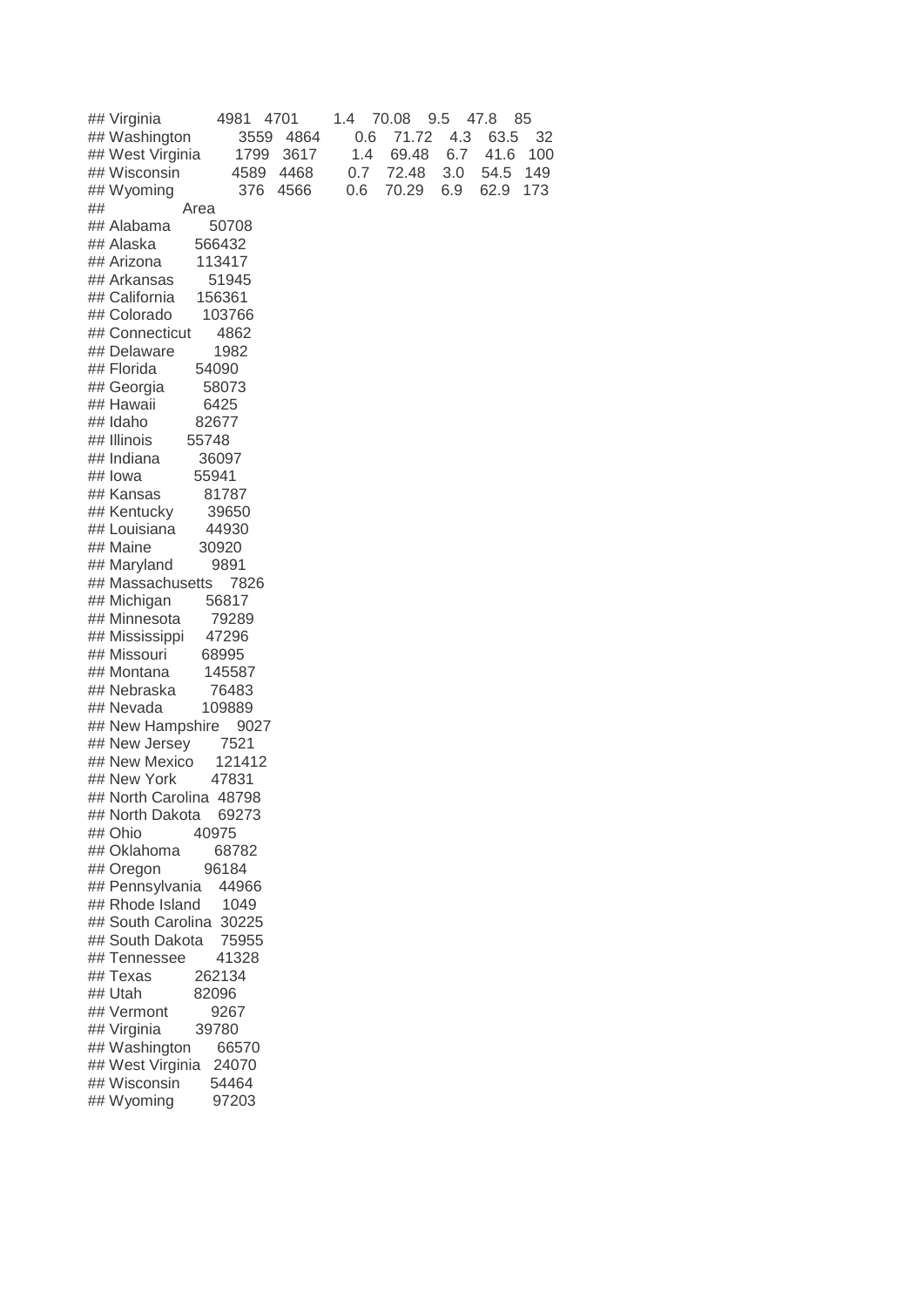dfa <- read.csv("http://www.r-exercises.com/wp-content/uploads/2015/12/states2.csv",

 row.names = 1,  $sep = ";",$  $dec = ",")$ 

| dfa                                                               |                                                              |
|-------------------------------------------------------------------|--------------------------------------------------------------|
| ##                                                                | Population Income Illiteracy Life. Exp Murder HS. Grad Frost |
| 3615 3624<br>## Alabama                                           | 2.1 69.05 15.1<br>41.3<br>20                                 |
| 365<br>6315<br>## Alaska                                          | 69.31<br>1.5<br>11.3<br>66.7<br>152                          |
| 2212<br>4530<br>## Arizona                                        | 70.55<br>1.8<br>7.8<br>58.1<br>15                            |
| 2110<br>3378<br>## Arkansas                                       | 1.9<br>70.66<br>10.1<br>65<br>39.9                           |
| ## California<br>21198<br>5114                                    | 1.1<br>71.71<br>10.3<br>62.6<br>20                           |
| 2541<br>## Colorado<br>4884                                       | 0.7<br>72.06<br>6.8<br>63.9<br>166                           |
| ## Connecticut<br>3100<br>5348                                    | 72.48<br>3.1<br>1.1<br>56.0<br>139                           |
| 579<br>4809<br>## Delaware                                        | 6.2<br>0.9<br>70.06<br>54.6<br>103                           |
| 4815<br>## Florida<br>8277                                        | 1.3<br>70.66<br>10.7<br>52.6<br>11                           |
| ## Georgia<br>4931<br>4091                                        | 2.0<br>13.9<br>68.54<br>40.6<br>60                           |
| ## Hawaii<br>868<br>4963                                          | 6.2<br>1.9<br>73.60<br>61.9<br>0                             |
| 813<br>## Idaho<br>4119                                           | 71.87<br>5.3<br>59.5<br>0.6<br>126                           |
| 11197<br>## Illinois<br>5107                                      | 70.14<br>10.3<br>52.6<br>0.9<br>127                          |
| ## Indiana<br>5313<br>4458                                        | 7.1<br>52.9<br>122<br>0.7<br>70.88                           |
| 4628<br>## lowa<br>2861                                           | 0.5<br>72.56<br>2.3<br>59.0<br>140                           |
| ## Kansas<br>2280<br>4669                                         | 72.58<br>4.5<br>59.9<br>0.6<br>- 114                         |
| ## Kentucky<br>3387<br>3712                                       | 10.6<br>38.5<br>1.6<br>70.10<br>95                           |
| ## Louisiana<br>3806<br>3545                                      | 13.2<br>2.8<br>68.76<br>42.2<br>12                           |
| ## Maine<br>1058<br>3694                                          | 0.7<br>2.7<br>70.39<br>54.7<br>161                           |
| ## Maryland<br>4122<br>5299                                       | 52.3<br>0.9<br>70.22<br>8.5<br>101                           |
| ## Massachusetts<br>5814 4755                                     | 1.1<br>71.83<br>3.3<br>58.5<br>103                           |
| ## Michigan<br>9111<br>4751                                       | 70.63<br>0.9<br>11.1<br>52.8<br>125                          |
| 4675<br>## Minnesota<br>3921                                      | 2.3<br>0.6<br>72.96<br>57.6<br>160                           |
| ## Mississippi<br>2341<br>3098                                    | 12.5<br>2.4<br>68.09<br>41.0<br>50                           |
| 4767<br>4254<br>## Missouri                                       | 70.69<br>9.3<br>0.8<br>48.8<br>108                           |
| 746<br>## Montana<br>4347                                         | 70.56<br>5.0<br>59.2<br>0.6<br>155                           |
| 1544<br>## Nebraska<br>4508                                       | 72.60<br>2.9<br>59.3<br>0.6<br>139                           |
| 590 5149<br>## Nevada                                             | 11.5<br>65.2<br>0.5<br>69.03<br>188                          |
| 812 4281<br>## New Hampshire                                      | 0.7<br>71.23<br>3.3<br>57.6<br>174                           |
| ## New Jersey<br>7333<br>5237                                     | 5.2<br>1.1<br>70.93<br>52.5<br>115                           |
| ## New Mexico<br>1144<br>3601                                     | 2.2<br>70.32<br>9.7<br>55.2<br>120                           |
| 18076<br>## New York<br>4903                                      | 70.55<br>10.9<br>52.7<br>82<br>1.4                           |
| 5441<br>## North Carolina<br>3875                                 | 11.1<br>1.8<br>69.21<br>38.5<br>80                           |
| ## North Dakota<br>637<br>5087                                    | 0.8<br>72.78<br>1.4<br>50.3<br>186                           |
| ## Ohio<br>10735 4561                                             | 53.2<br>0.8<br>70.82<br>7.4<br>124                           |
| ## Oklahoma<br>3983<br>2715                                       | 71.42<br>51.6<br>1.1<br>6.4<br>82                            |
| ## Oregon<br>2284<br>4660                                         | 72.13<br>4.2<br>44<br>0.6<br>60.0                            |
| ## Pennsylvania<br>11860 4449                                     | 70.43<br>6.1<br>1.0<br>50.2<br>126                           |
| ## Rhode Island<br>931<br>4558                                    | 1.3<br>71.90<br>2.4<br>46.4<br>127                           |
| ## South Carolina<br>3635<br>2816                                 | 11.6<br>2.3<br>67.96<br>37.8<br>65                           |
| ## South Dakota<br>681<br>4167                                    | 72.08<br>1.7<br>53.3<br>0.5<br>172                           |
| ## Tennessee<br>4173<br>3821                                      | 1.7<br>70.11<br>11.0<br>41.8<br>70                           |
| ## Texas<br>12237 4188                                            | 2.2<br>70.90<br>12.2<br>47.4<br>35                           |
| ## Utah<br>1203<br>4022                                           | 72.90<br>4.5<br>67.3<br>0.6<br>137                           |
| 3907<br>## Vermont<br>472                                         | 71.64<br>5.5<br>57.1<br>0.6<br>168                           |
| ## Virginia<br>4981<br>4701                                       | 70.08<br>9.5<br>47.8<br>1.4<br>85<br>71.72<br>63.5           |
| ## Washington<br>3559<br>4864<br>1799<br>## West Virginia<br>3617 | 4.3<br>0.6<br>32<br>69.48<br>6.7<br>41.6<br>1.4<br>100       |
| 4589 4468<br>## Wisconsin                                         | 0.7<br>72.48<br>3.0<br>54.5<br>149                           |
| 376                                                               | 6.9<br>62.9<br>173                                           |
| ## Wyoming<br>4566<br>##<br>Area                                  | 70.29<br>0.6                                                 |
| ## Alabama<br>50708                                               |                                                              |
| ## Alaska<br>566432                                               |                                                              |
| ## Arizona<br>113417                                              |                                                              |
| ## Arkansas<br>51945                                              |                                                              |
|                                                                   |                                                              |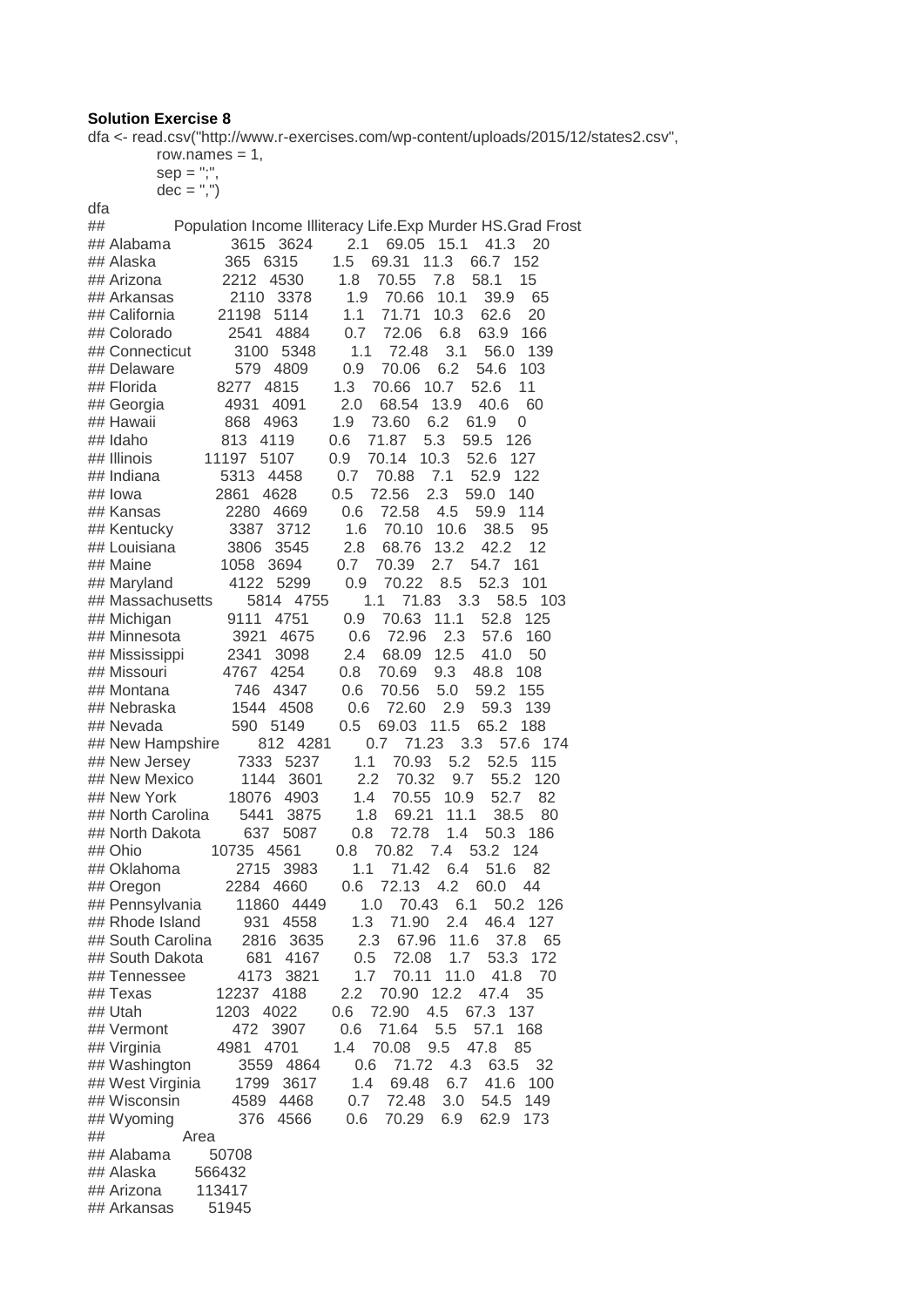| ## California 156361    |        |
|-------------------------|--------|
| ## Colorado             | 103766 |
| ## Connecticut          | 4862   |
| ## Delaware             | 1982   |
| ## Florida              | 54090  |
| ## Georgia              | 58073  |
| ## Hawaii               | 6425   |
| ## Idaho                | 82677  |
| ## Illinois             | 55748  |
| ## Indiana              | 36097  |
| ## lowa                 | 55941  |
| ## Kansas               | 81787  |
| ## Kentucky             | 39650  |
| ## Louisiana            | 44930  |
| ## Maine                | 30920  |
| ## Maryland             | 9891   |
| ## Massachusetts        | 7826   |
| ## Michigan             | 56817  |
| ## Minnesota            | 79289  |
| ## Mississippi          | 47296  |
| ## Missouri             | 68995  |
| ## Montana              | 145587 |
| ## Nebraska             | 76483  |
| ## Nevada               | 109889 |
| ## New Hampshire 9027   |        |
| ## New Jersey           | 7521   |
| ## New Mexico           | 121412 |
| ## New York             | 47831  |
| ## North Carolina 48798 |        |
| ## North Dakota 69273   |        |
| ## Ohio                 | 40975  |
| ## Oklahoma             | 68782  |
| ## Oregon               | 96184  |
| ## Pennsylvania         | 44966  |
| ## Rhode Island         | 1049   |
| ## South Carolina 30225 |        |
| ## South Dakota         | 75955  |
| ## Tennessee            | 41328  |
| ## Texas                | 262134 |
| ## Utah                 | 82096  |
| ## Vermont              | 9267   |
| ## Virginia             | 39780  |
| ## Washington           | 66570  |
| ## West Virginia        | 24070  |
| ## Wisconsin            | 54464  |
| ## Wyoming              | 97203  |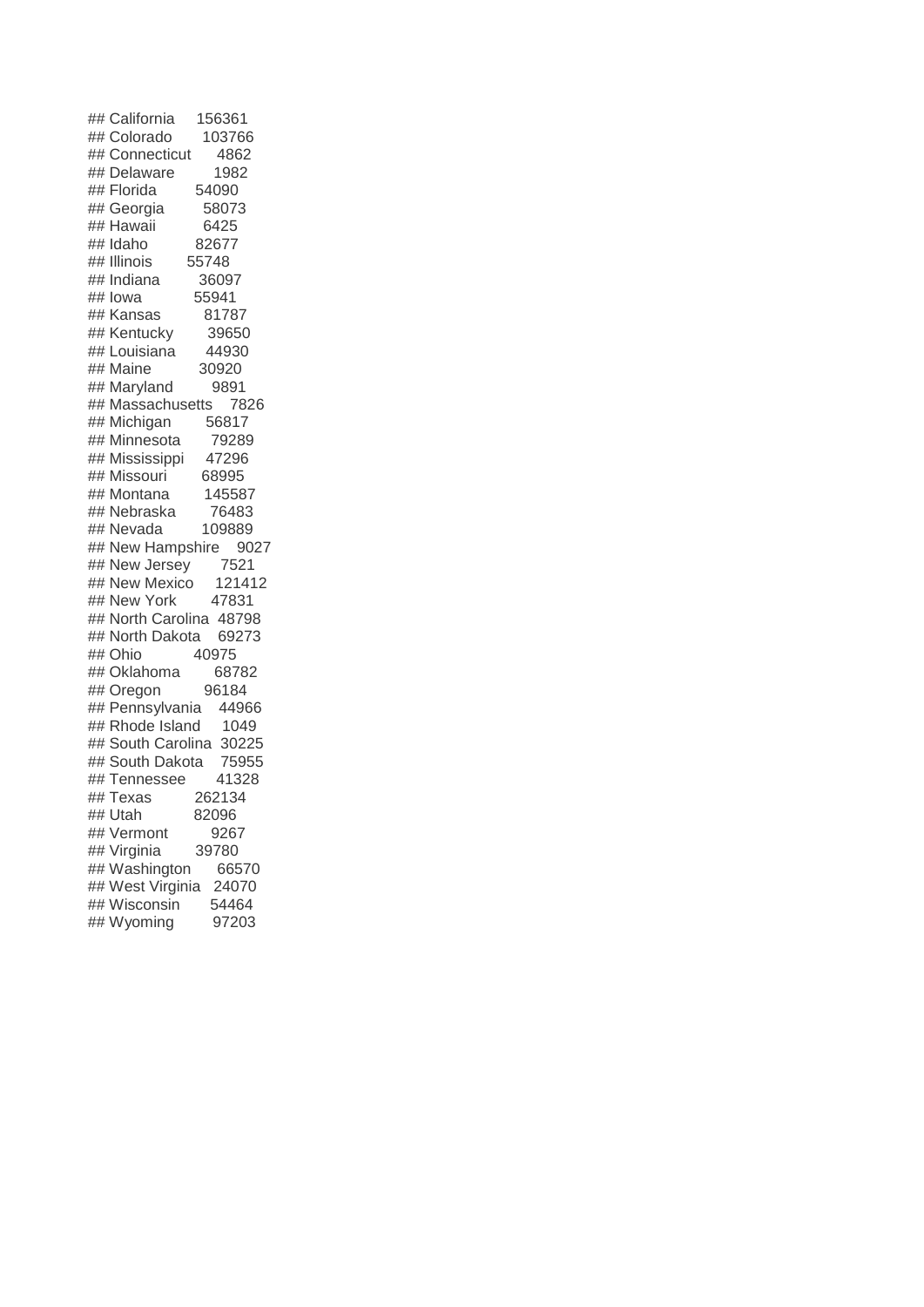SOURCE: https://www.r-exercises.com/2016/03/11/start-plotting-data-3/

# **PLOTTING DATA**



In the exercises below we practice the basics of visualization in R. Firstly, we use the command: plot . Then we will see how to add information to our plot through command: lines . We will use the mtcars dataset, provided by R Cran (we can upload dataset by type mtcars and then attach our dataset by attach(mtcars)). A description of the data is availabl at: https://stat.ethz.ch/R-manual/R-devel/library/datasets/html/mtcars.html

#### **Exercise 1**

Plot Miles/(US) gallon versus Rear axle ratio by plot(mpg,drat). On which axis does mpg appear? a. mpg appears on the x axis b. mpg appears on the y axis

## **Exercise 2**

Is a scatterplot recommended for continuous or dichotomous variables?

- a. continuous
- b. dichotomous

#### **Exercise 3**

Produce a histogram with hist(gear). What do you see? a. frequencies b. probability density

#### **Exercise 4**

Change type of visualization of our scatterplot in Exercise 1 plot(mpg,drat,type=""). If we want to see lines what we have to type into "": a.type="l" b.type="p"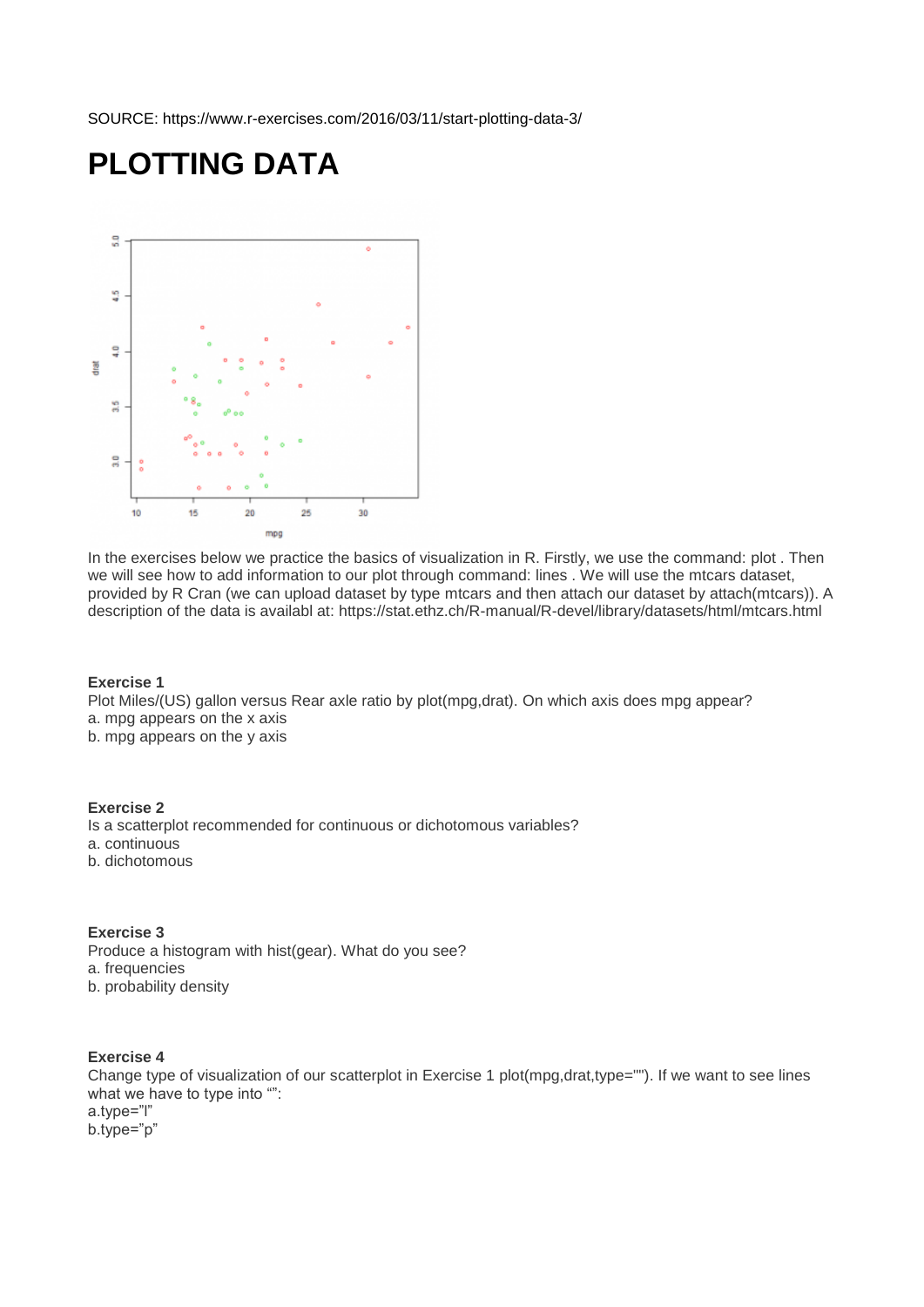## **Exercise 5** Now we want to see both point and lines in our plot. What we have to type into plot(mpg,drat,type=""): a.type=c("p","l") b.type="b"

## **Exercise 6**

Add another variable to our plot, for example Weight. What command do we have to use: a.plot(mpg, drat); plot(mpg, wt) b.plot(mpg, drat); points(mpg, wt)

## **Exercise 7**

Now we have added a new variable to our plot. Suppose we want to use two different colours to separate the points. Type plot(mpg, drat, col=2) : What colour have we selected: a. red b. green

## **Exercise 8**

Now we want to differentiate the two different variables in the scatterplot: a. Let's change the colours of the second plot b. Change use two different types of plot (e.g. points,lines)

#### **Exercise 9**

Now we want to highlight a variable in the final plot. Type: plot(mpg, drat, lwd=2) ; points(mpg, wt, lwd=1). Which plot is highlighted: a. plot1 (mpg,drat) b. plot2 (mpg,wt)

#### **Exercise 10**

Finally choose four different continuous variables from mtcars set and produce: a.Plot with lines and points for different variables with different colours (hint: change y axis parameters by adding command ylim=c(0,30) to plot [e.g. plot(a,b,type="p",ylim=c(0,30)). b.Choose one variable from each and highlighted it set red colour and a broad line.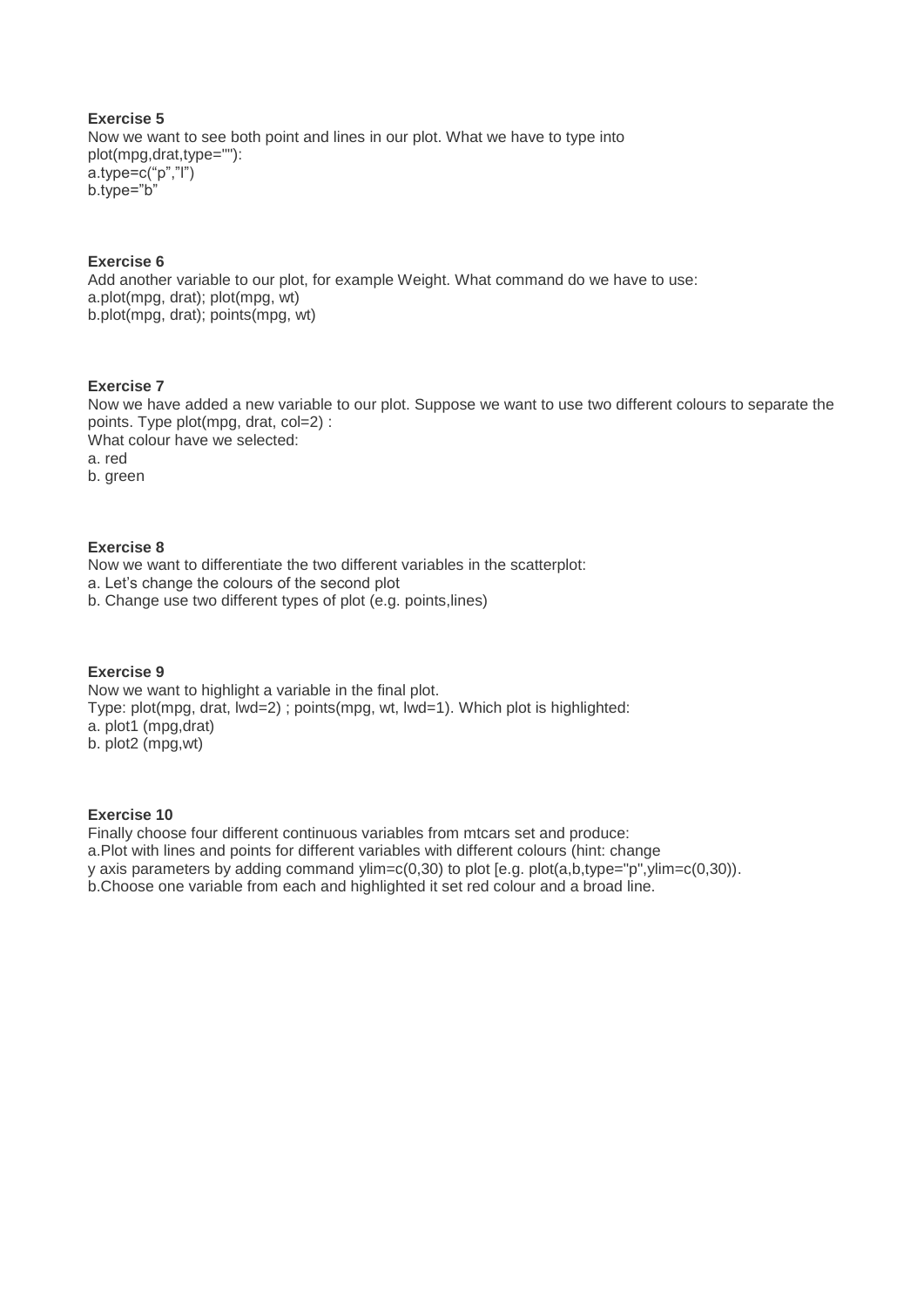SOURCE: https://www.r-exercises.com/2016/03/11/start-plotting-data-solutions/

# **PLOTTING DATA: SOLUTIONS**

#### **Solution Exercise 1**

attach(mtcars) plot(mpg,drat)



#a. mpg is on x axis

## **Solution Exercise 2**

#a. For continuous variables. Dichotomous variables have to be plotted by histogram

## **Solution Exercise 3**

hist(gear)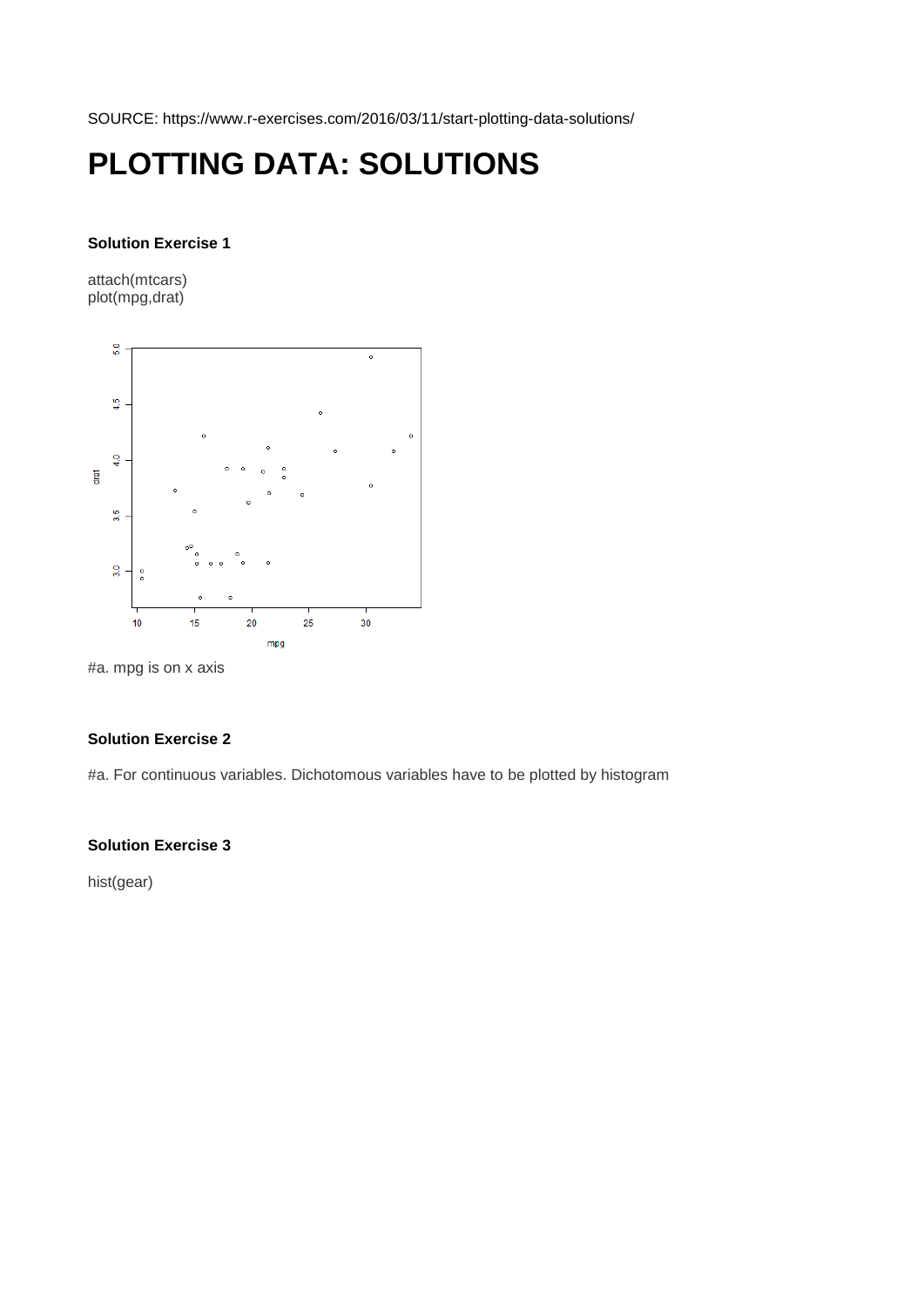





plot(mpg,drat,type="l")



## **Solution Exercise 5**

plot(mpg,drat,type="b")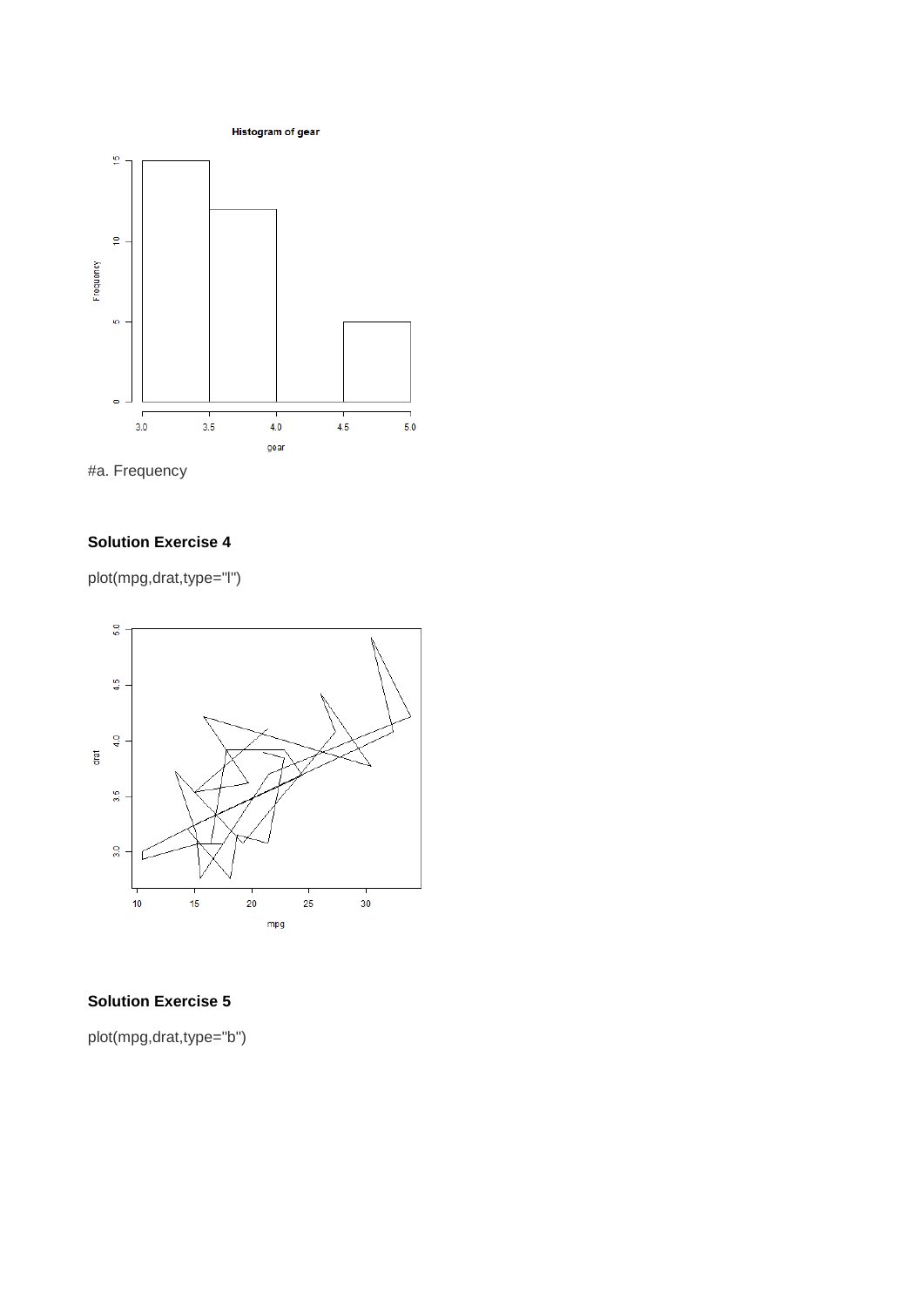

plot(mpg,drat);points(mpg,wt)



## **Solution Exercise 7**

plot(mpg,drat,col=2) #a red

## **Solution Exercise 8**

plot(mpg,drat,col=2);points(mpg,wt,col=3)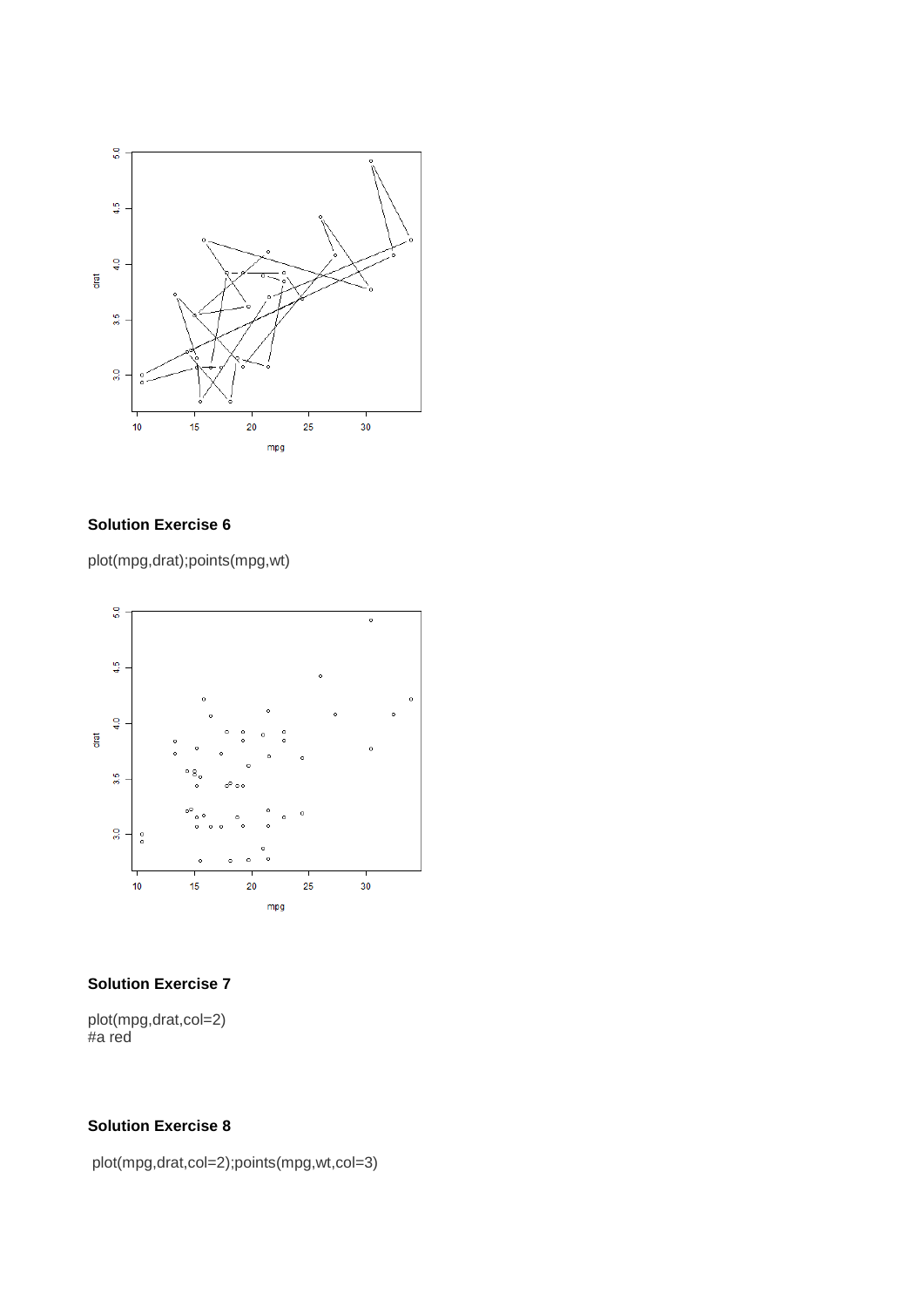

plot(mpg,drat,col=2,type="l");lines(mpg,wt,col=3)



plot(mpg,drat,lwd=2)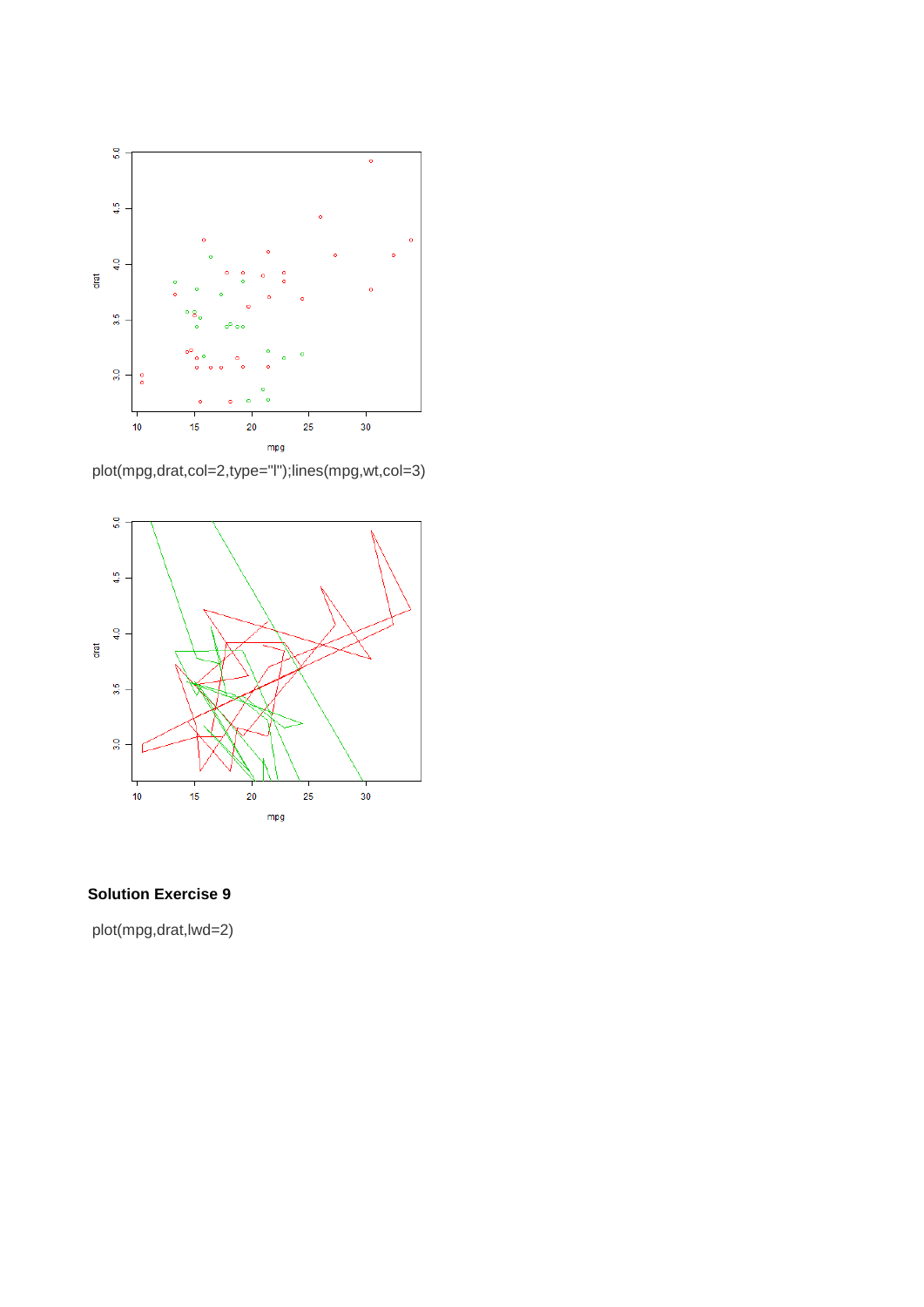

plot(mpg,drat,col=2,lwd=2,ylim=c(0,30));points(mpg,wt,col=3);points(mpg,qsec,col=4)



plot(mpg,drat,col=2,type="l",ylim=c(0,30));lines(mpg,wt,col=3,lwd=2);lines(mpg,qsec,col=4)